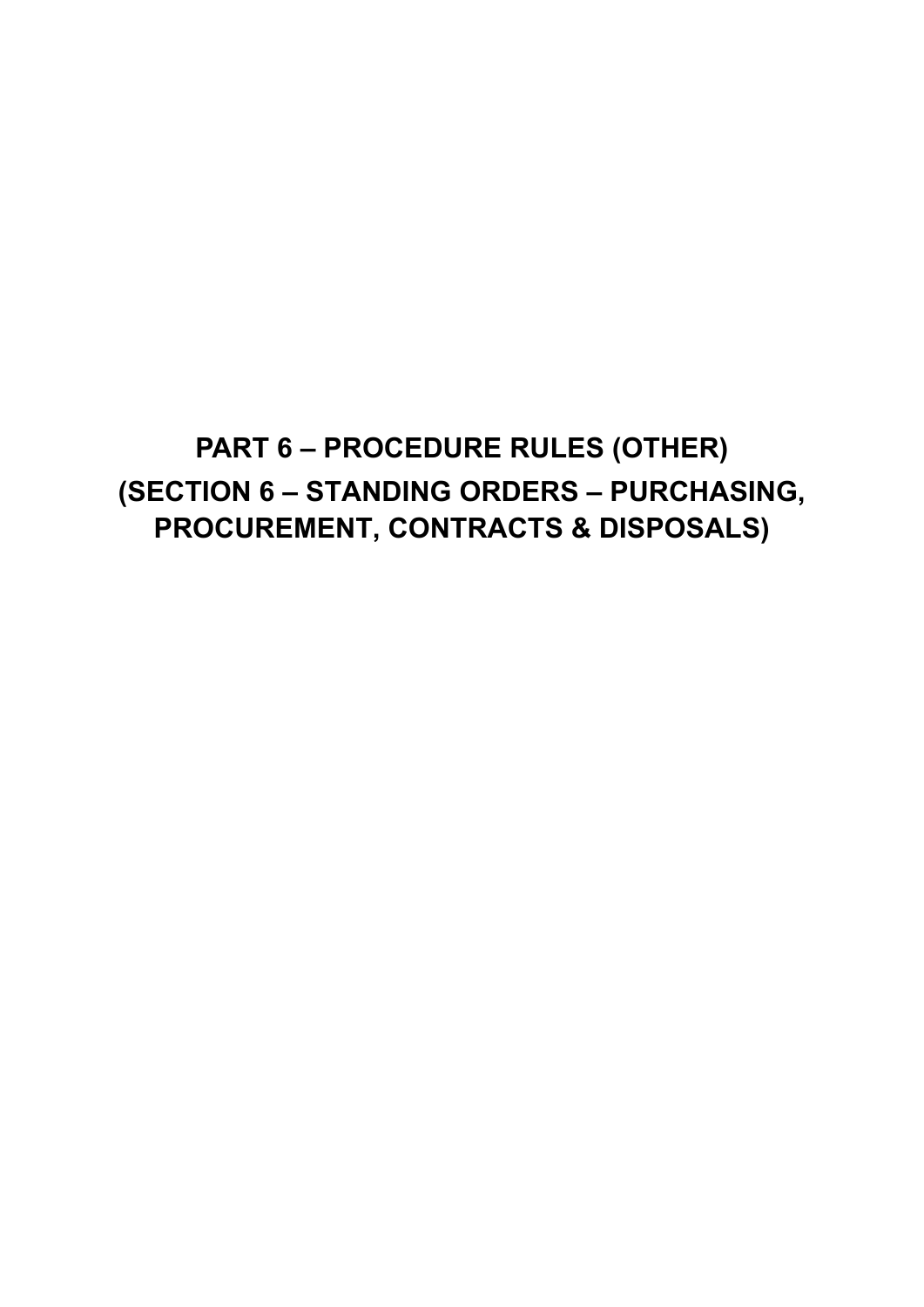## **Part 6 is set out in eight sections as follows:**

- **Section 1** Decision Notices
- **Section 2** Scrutiny
- **Section 3** Budget and Policy Framework
- **Section 4** Access to Information
- **Section 5** Financial Rules
- **Section 6** Standing Orders Purchasing, Procurement, Contracts and Disposals
- **Section 7** Officer Employment
- **Section 8** Corporate Complaints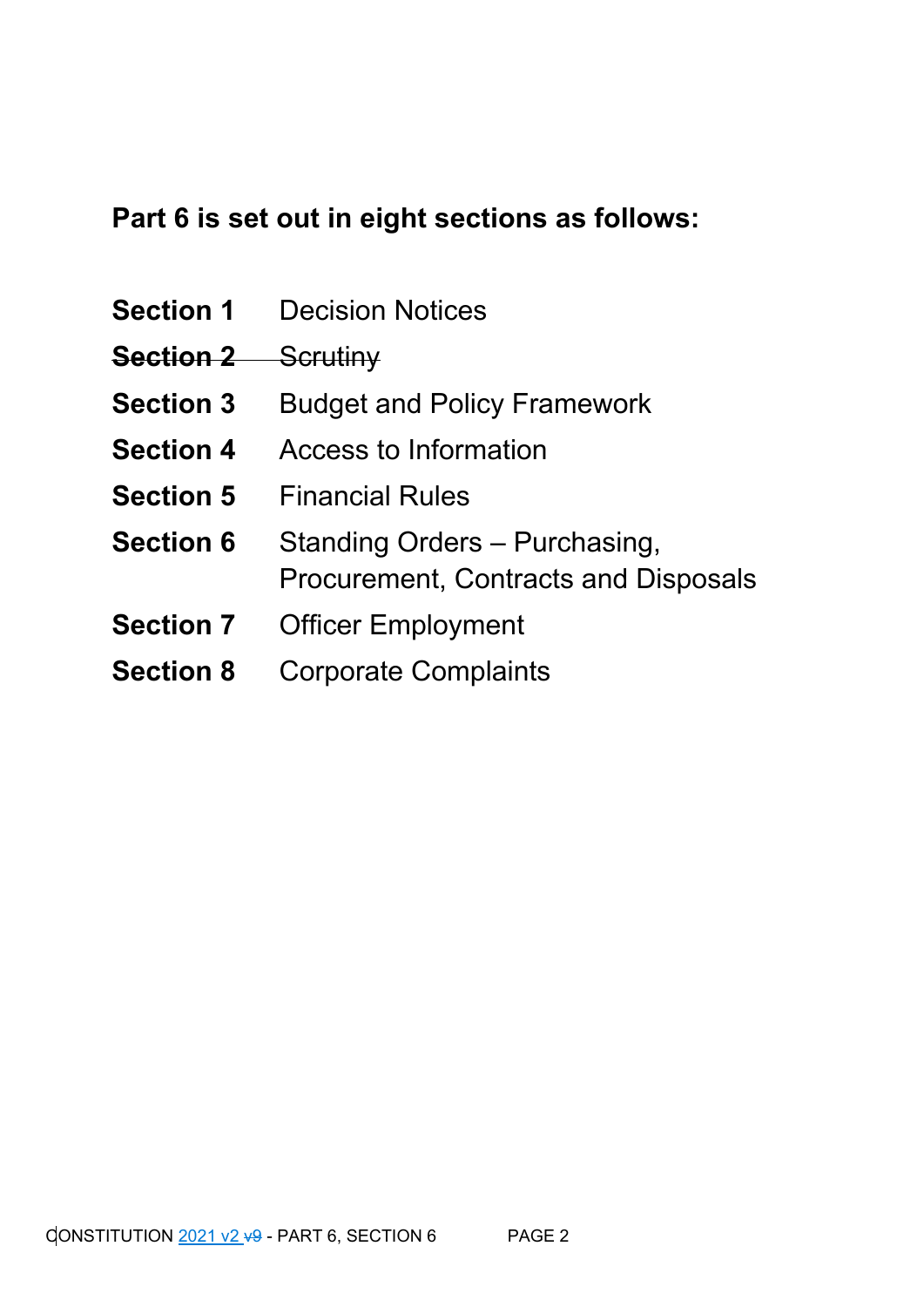#### **Contents**

| $\overline{2}$ . |                                                             |      |
|------------------|-------------------------------------------------------------|------|
| 3.               |                                                             |      |
| 4.               |                                                             |      |
|                  |                                                             |      |
| 6.               |                                                             | 1442 |
|                  | SUMMARY OF REQUIREMENTS AS TO ADVERTISING, USE OF           |      |
|                  |                                                             |      |
| 8.               |                                                             |      |
| 9.               |                                                             |      |
| 10.              |                                                             |      |
| 11.              | CONTRACTS WITH A VALUE BETWEEN £10,000 AND £50,000 1746     |      |
| 12.              | CONTRACTS WITH A VALUE OF LESS THAN £10,000  1846           |      |
| 15.              | ASSESSING PAST EXPERIENCE AND FINANCIAL STANDING  1947      |      |
| 16.              |                                                             |      |
| 17.              |                                                             |      |
| 18.              | <b>CLARIFICATION PROCEDURES AND POST TENDER DISCUSSIONS</b> |      |
|                  | 2048                                                        |      |
| 19.              |                                                             | 2048 |
| <u> 20. </u>     |                                                             |      |
| 21.              |                                                             |      |
| 22.              | DISCLOSURE, TRANSPARENCY AND RECORD KEEPING 2149            |      |
| 23.              | DUTY OF CONFIDENTIALITY OWED TO SUPPLIERS 2149              |      |
| 24.              |                                                             |      |
| 25.              |                                                             |      |
| 26.              |                                                             |      |
|                  |                                                             |      |
| 29.              |                                                             |      |
| 30.              | PERFORMANCE BONDS AND PARENT COMPANY GUARANTEES 2624        |      |
| 31.              |                                                             |      |
| 32.              |                                                             |      |
| 33.              |                                                             |      |
|                  | <b>PRINCIPLES</b>                                           |      |
|                  |                                                             |      |
|                  |                                                             |      |
|                  | <b>DN REQUIREMENTS</b>                                      |      |
|                  | <b>TO PURCHASE</b>                                          |      |
|                  | <b>EXEMPTIONS</b>                                           |      |
|                  | EQUIREMENTS AS TO ADVERTISING. USE OF                       |      |
|                  | <b>REQUIREMENT TO ADVERTISE</b>                             |      |
|                  | PROCUREMENT PROCEDURES                                      |      |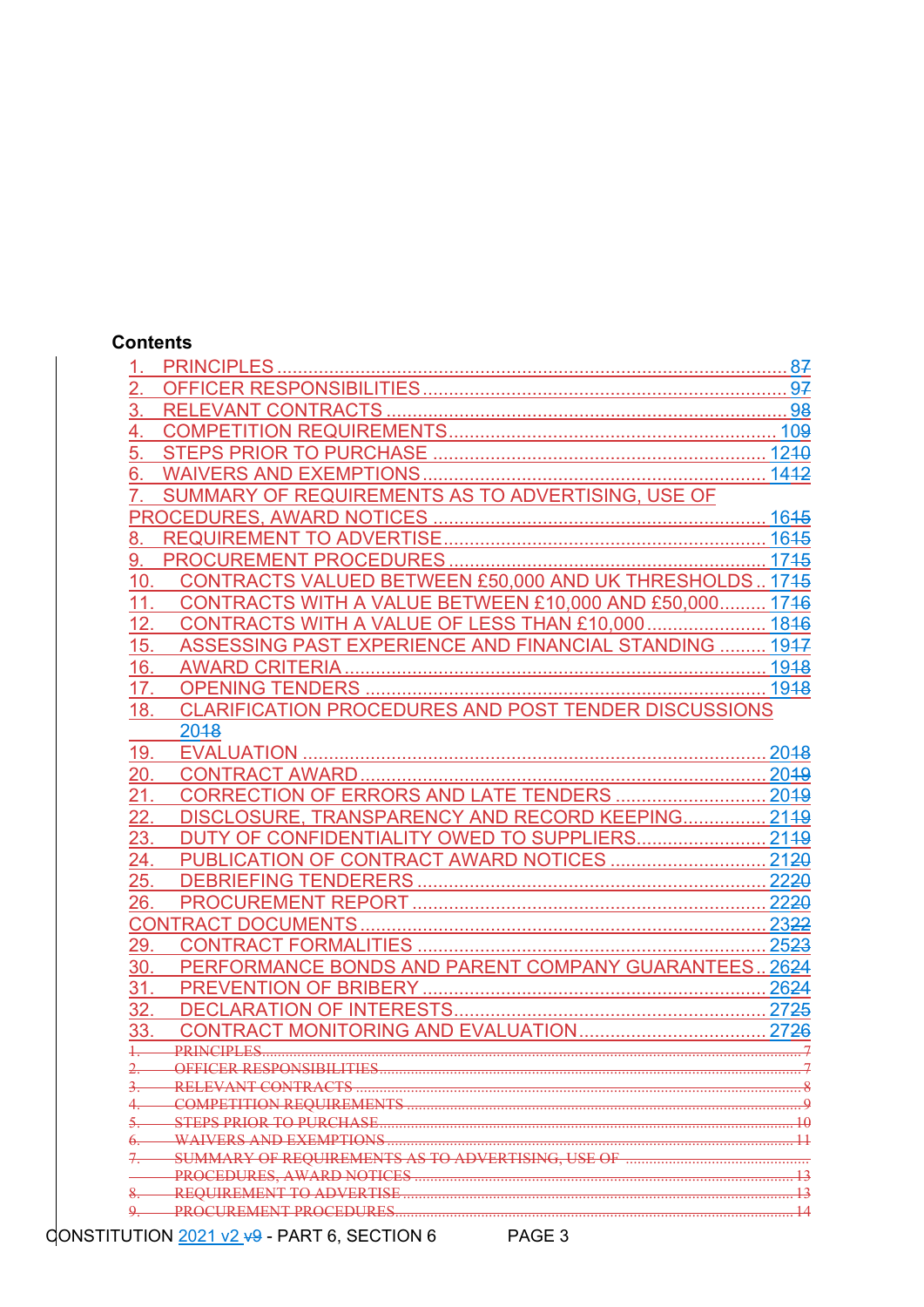| 40      | <del>£50,000 AND</del><br>THRESHOLDS                                                     |                    |
|---------|------------------------------------------------------------------------------------------|--------------------|
|         | VALUE BETWEEN £10,000 AND £50,000                                                        |                    |
| 12.     | <del>CONTRACTS WITH</del>                                                                | 15                 |
| 15      | ASSESSING PAST EXPERIENCE AND FINANCIAL STANDING                                         | 46                 |
| 46      | <del>AWARD CRITERIA .</del>                                                              | 16                 |
|         | OPENING TENDERS                                                                          | 17                 |
| $^{18}$ | <b>ARIFICATION PROCEDURE</b><br><b>CLIGGIOVIG</b><br><b>DIC</b>                          | <u> 17</u>         |
| 19      | EVALUATION                                                                               | <u> 17</u>         |
| 20      | CONTRACT AWARD                                                                           | 17                 |
| 21.     | CORRECTION OF ERRORS AND LATE TENDERS                                                    | <del>18</del>      |
|         | LOSURE,<br>TRANSPARENCY<br><b>AND RECORD KEEPING</b><br>DISCI                            | <u> 1 Q</u>        |
|         | Y OF CONFIDENTIALITY OWED TO SUPPLIERS<br>ווח                                            | $\overline{18}$    |
|         | <u>AWADD NOTICES IN</u><br>DI IDI I $\cap$ A<br><b>TION OF</b><br>$C\cap N$ TD $\Lambda$ | <b>IOI IDNIA I</b> |
|         | 19                                                                                       |                    |
|         | <b>DI IRI ICATION OF CONTRA</b><br>A WA DIN NOTICES ON CONTDACTS                         | <b>EINIDER</b>     |
|         | 49                                                                                       |                    |
|         | DERRIEEING TENDERERS                                                                     | 10                 |
|         | PROCUREMENT REPORT                                                                       | 1 <sub>0</sub>     |
| 28.     | CONTD A CT DOCUMENTS                                                                     | 21                 |
| 29.     | <u>CONTRACT EORMAL ITIES</u>                                                             | $\mathcal{D}$      |
| 30      | <b>PEREORMANCE RONDS</b><br>AND PARE<br><b>DANTEES</b>                                   | 2 <sub>2</sub>     |
| 31.     | PREVENTION OF BRIBERY                                                                    | 2 <sub>2</sub>     |
|         | <b>ARATION OF INTERFSTS</b><br>DECI                                                      | $2\Lambda$         |
|         | CONTRACT MONITORING AND EVALUATION                                                       | $2\pi$             |
|         | <b>CONTRACT EXTENSION</b>                                                                | 25                 |
|         |                                                                                          |                    |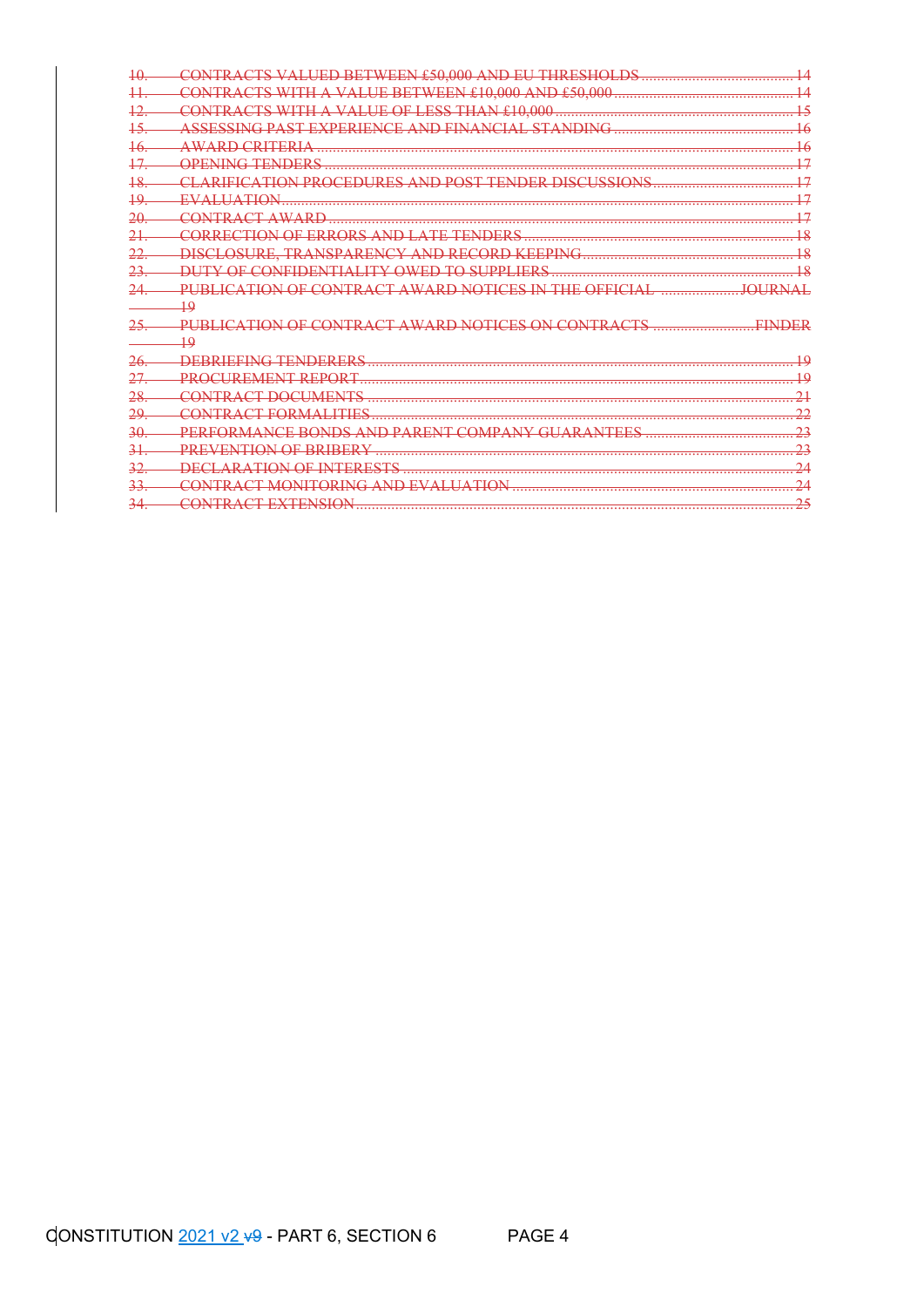Procurement decisions and processes are very important because the money involved is public money and the Council needs to ensure the provision of high quality services, supplies and works. Achieving Value for Money is essential.

The Council's reputation is equally important and the processes used must safeguard against any implication of dishonesty or corruption.

All staff are to comply with these Contract Standing Orders.

This Section is divided into the following sub-sections:

- A Introduction
- B Procurement Requirements
- C The Procurement Process
- D The Contract and other formalities
- E Post-Contract Requirements

| <b>Glossary of Defined Terms</b>                                                                                                                                                                                                              |                                                                                                                                                                                                                                                                                    |  |  |
|-----------------------------------------------------------------------------------------------------------------------------------------------------------------------------------------------------------------------------------------------|------------------------------------------------------------------------------------------------------------------------------------------------------------------------------------------------------------------------------------------------------------------------------------|--|--|
| <b>Award Criteria</b>                                                                                                                                                                                                                         | The criteria by which the successful Quotation or Tender is to be<br>selected (see further Standing Order 16).                                                                                                                                                                     |  |  |
| <b>Contracting</b><br>Any of the following decisions:<br><b>Decision</b><br>withdrawal of Invitation to Tender<br>whom to invite to submit a Quotation or Tender<br>Shortlisting<br>award of contract<br>any decision to terminate a contract |                                                                                                                                                                                                                                                                                    |  |  |
| <b>Dynamic</b><br><b>Purchasing</b><br><b>System (DPS)</b>                                                                                                                                                                                    | A completely electronic system used by a contracting authority to<br>purchase commonly used goods, works or services.<br>Suppliers may join a DPS at any time during its period of validity<br>and there can be no limit on the number of suppliers on the DPS at<br>any one time. |  |  |
| <b>Employees</b><br>Code of<br><b>Conduct</b>                                                                                                                                                                                                 | The Employees Code of Conduct - available from Human<br><b>Resources</b>                                                                                                                                                                                                           |  |  |
| <b>EU Procedure</b>                                                                                                                                                                                                                           | The procedure required to be followed by the EU as defined in<br>Directive 2014/24/EU on public procurement when the Total Value<br>exceeds the EU Threshold.                                                                                                                      |  |  |
| Ell Threshold                                                                                                                                                                                                                                 | <u>The Total Value threshold above which the ELLPublic Procurem</u><br>Directives must be applied. For details of the latest thresholds refer<br>to the Procurement section on the Intranet.                                                                                       |  |  |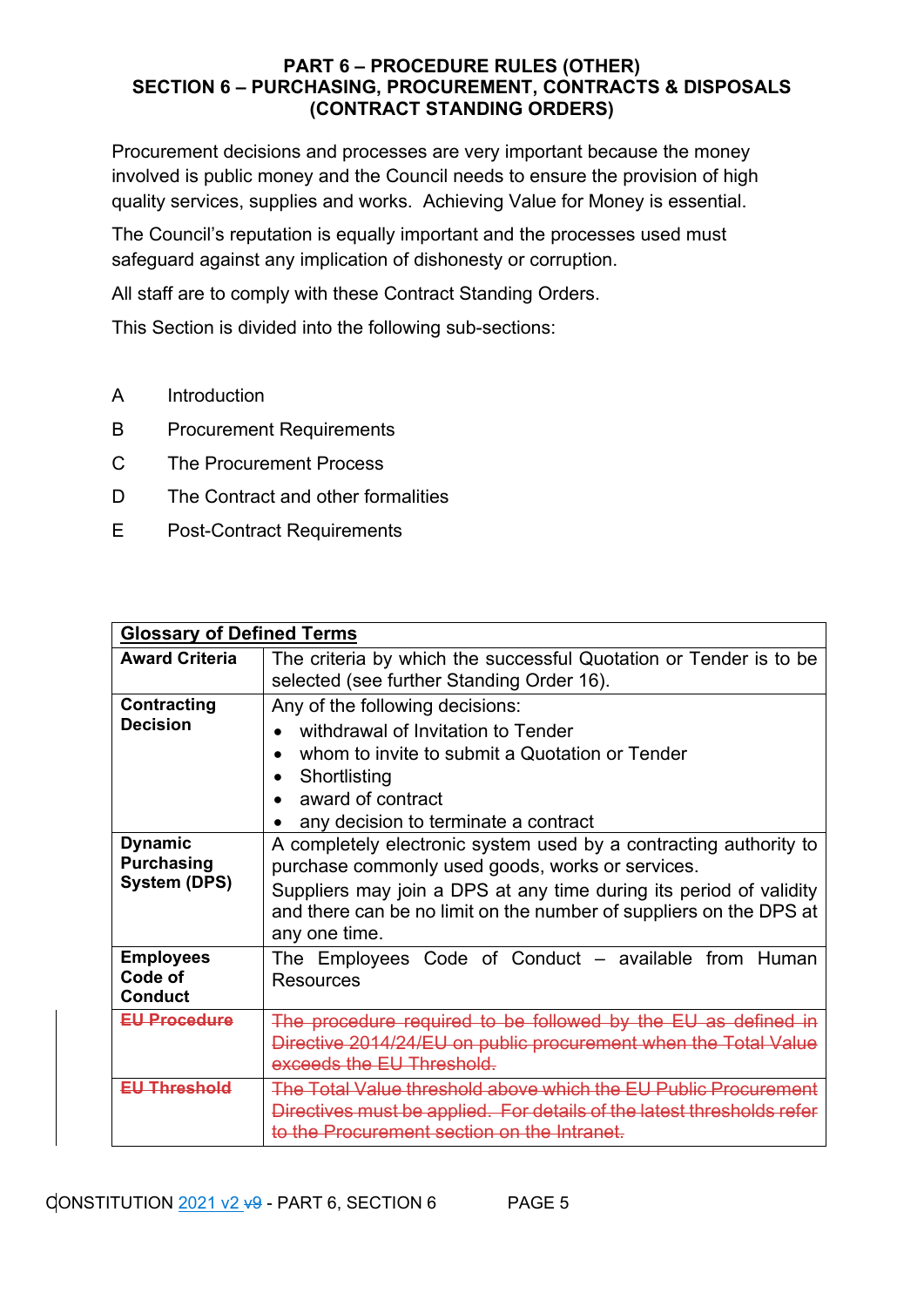| <b>Glossary of Defined Terms</b>                   |                                                                                                                                                                                                                                                                                                                                                                                                                                                                                                                                                                                                                                                                                                                                                                                                                                                                                                                                                                                                                                                                                                                                                                                                                   |  |  |
|----------------------------------------------------|-------------------------------------------------------------------------------------------------------------------------------------------------------------------------------------------------------------------------------------------------------------------------------------------------------------------------------------------------------------------------------------------------------------------------------------------------------------------------------------------------------------------------------------------------------------------------------------------------------------------------------------------------------------------------------------------------------------------------------------------------------------------------------------------------------------------------------------------------------------------------------------------------------------------------------------------------------------------------------------------------------------------------------------------------------------------------------------------------------------------------------------------------------------------------------------------------------------------|--|--|
| <b>European</b><br><b>Economic Area</b>            | The members of the European Union and Norway, Iceland and<br>Liechtenstein.                                                                                                                                                                                                                                                                                                                                                                                                                                                                                                                                                                                                                                                                                                                                                                                                                                                                                                                                                                                                                                                                                                                                       |  |  |
| <b>Financial</b><br><b>Regulations</b>             | The Financial Procedure Rules at Part 6 Section 5 of the<br>Constitution.                                                                                                                                                                                                                                                                                                                                                                                                                                                                                                                                                                                                                                                                                                                                                                                                                                                                                                                                                                                                                                                                                                                                         |  |  |
| <b>Framework</b><br><b>Agreement</b>               | An agreement between one or more contracting authorities and<br>one or more providers, the purpose of which is to establish the<br>terms governing contracts to be awarded during a given period, in<br>particular with regard to price.<br>If more than one provider is party to the agreement the price may<br>be subject to mini-competition between all the providers at time of<br>'call-off'. Specific rules apply to Framework Agreements where the<br>Total Value may exceed EU Thresholds.the UK Threshold.                                                                                                                                                                                                                                                                                                                                                                                                                                                                                                                                                                                                                                                                                              |  |  |
| <b>ICM decision</b>                                | A decision taken by an Individual Cabinet Member                                                                                                                                                                                                                                                                                                                                                                                                                                                                                                                                                                                                                                                                                                                                                                                                                                                                                                                                                                                                                                                                                                                                                                  |  |  |
| <b>Invitation to</b><br><b>Tender</b>              | The process and documents in the form required by Standing<br>Orders by which a candidate is invited to bid.                                                                                                                                                                                                                                                                                                                                                                                                                                                                                                                                                                                                                                                                                                                                                                                                                                                                                                                                                                                                                                                                                                      |  |  |
| Non-<br><b>Commercial</b><br><b>Considerations</b> | a) Whether the terms on which contractors contract with their sub-<br>contractors constitute, in the case of contracts with individuals,<br>contracts for the provision by them as self-employed persons of<br>their services only.<br>b) Any involvement of the business activities or interests of<br>contractors with irrelevant fields of government policy.<br>c) The conduct of contractors or workers in industrial disputes<br>between them or any involvement of the business activities of the<br>contractors in industrial disputes between other persons.<br>d) The country or territory of origin of supplies to, or the location in<br>any country or territory of the business activities or interests of,<br>contractors.<br>e) Any political, industrial or sectarian affiliations or interests of<br>contractors or their directors, partners or employees.<br>f) Financial support or lack of financial support by contractors for<br>any institution to or from which the authority gives or withholds<br>support.<br>g) Use or non-use by contractors of technical or professional<br>services provided by the authority under the Building Act 1984 or<br>the Building (Scotland) Act 1959. |  |  |
| <b>Parent</b><br>Company<br><b>Guarantee</b>       | A contract which binds the parent company of a subsidiary<br>company as follows: If the subsidiary company fails to do what it<br>has promised under a contract with the Council, they can require<br>the parent company to do so instead.                                                                                                                                                                                                                                                                                                                                                                                                                                                                                                                                                                                                                                                                                                                                                                                                                                                                                                                                                                        |  |  |
| <b>Performance</b><br><b>Bond</b>                  | An insurance policy. If the contractor does not do what it has<br>promised to do under a contract with the Council, the Council can<br>claim from the insurers the sum of money specified in the Bond<br>(often 10% of the contract value). A Performance Bond is intended<br>to protect the Council against a level of cost arising from the<br>contractor's failure.                                                                                                                                                                                                                                                                                                                                                                                                                                                                                                                                                                                                                                                                                                                                                                                                                                            |  |  |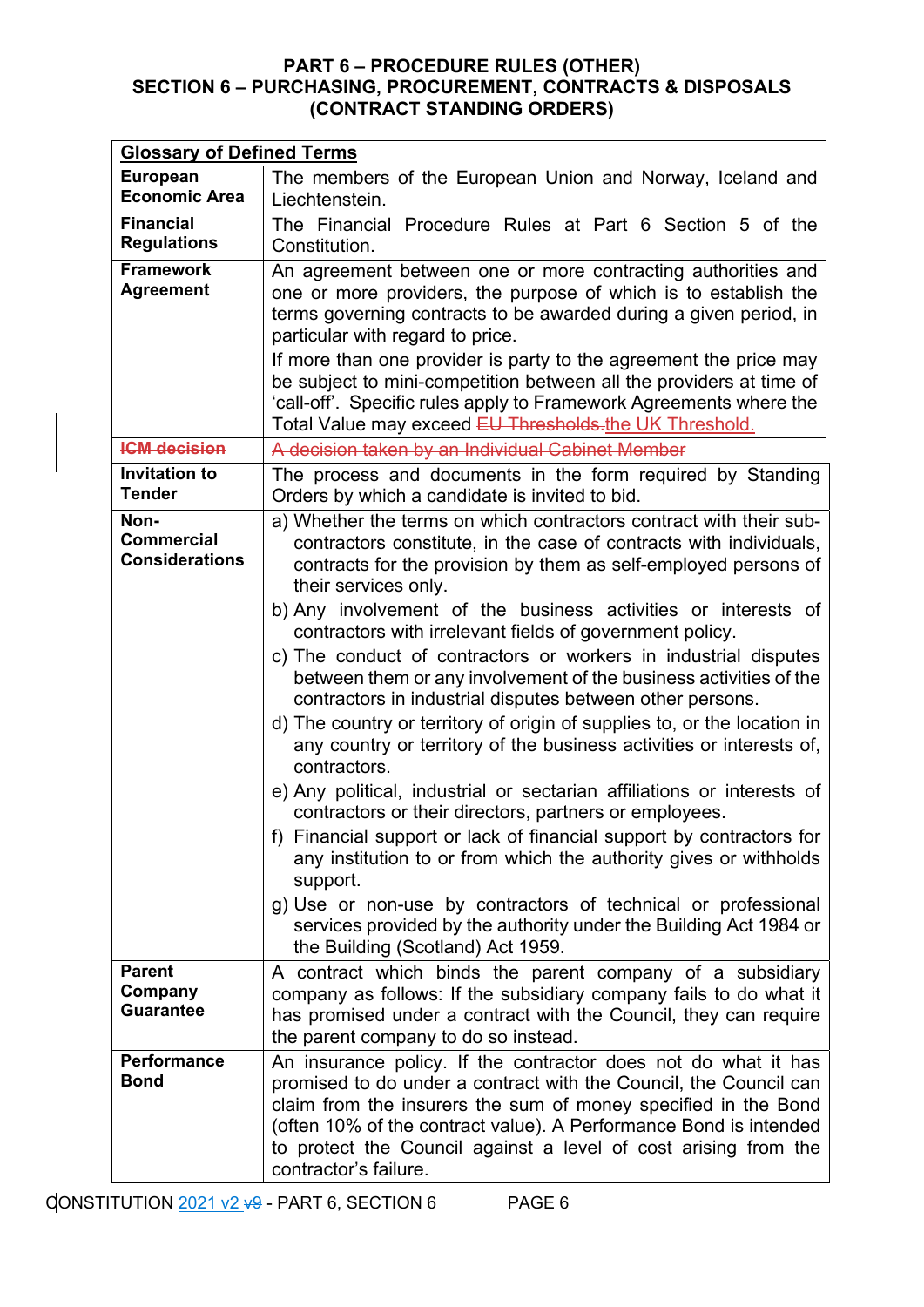| <b>Glossary of Defined Terms</b>                                                                                |                                                                                                                                                                                                                                                                                                                                                                                                                                                                                                                                                                                                                                                                                                                                                                                                                                                                                                                                                                                                  |  |
|-----------------------------------------------------------------------------------------------------------------|--------------------------------------------------------------------------------------------------------------------------------------------------------------------------------------------------------------------------------------------------------------------------------------------------------------------------------------------------------------------------------------------------------------------------------------------------------------------------------------------------------------------------------------------------------------------------------------------------------------------------------------------------------------------------------------------------------------------------------------------------------------------------------------------------------------------------------------------------------------------------------------------------------------------------------------------------------------------------------------------------|--|
| <b>Procurement</b>                                                                                              | <b>Provided by Hampshire County Council</b>                                                                                                                                                                                                                                                                                                                                                                                                                                                                                                                                                                                                                                                                                                                                                                                                                                                                                                                                                      |  |
| Quotation                                                                                                       | requests for Quotations must be obtained on<br>Most<br>All<br>a a<br>Economically Advantageous Tender (MEAT) basis whereby the<br>'whole life' costs are considered and purchases must not be made<br>on a cost only basis – unless previously agreed in writing by the<br>Council's Procurement Officer. You should consider specification<br>details, availability of product/service, delivery aspects, after<br>requirements<br>and<br>also<br>include<br>sales/warranty<br>quality,<br>environmental, social and health & safety aspects. These factors<br>must be weighted in your award decision and given appropriate<br>consideration. Quotation must be in writing.                                                                                                                                                                                                                                                                                                                    |  |
| Contracts to which these Standing Orders apply (see Standing<br><b>Relevant</b><br><b>Contract</b><br>Order 3). |                                                                                                                                                                                                                                                                                                                                                                                                                                                                                                                                                                                                                                                                                                                                                                                                                                                                                                                                                                                                  |  |
| <b>Responsible</b><br><b>Officer</b>                                                                            | The officer responsible for dealing with a particular purchase or<br>disposal. The Responsible Officer must be an employee of the<br>Council.                                                                                                                                                                                                                                                                                                                                                                                                                                                                                                                                                                                                                                                                                                                                                                                                                                                    |  |
| Shortlist/<br><b>Shortlisting</b>                                                                               | Where the candidates are selected to quote or bid, or to proceed to<br>final evaluation.                                                                                                                                                                                                                                                                                                                                                                                                                                                                                                                                                                                                                                                                                                                                                                                                                                                                                                         |  |
| <b>Tender</b>                                                                                                   | A written proposal submitted in response to an Invitation to Tender.                                                                                                                                                                                                                                                                                                                                                                                                                                                                                                                                                                                                                                                                                                                                                                                                                                                                                                                             |  |
| <b>Total Value</b>                                                                                              | • The whole of the value or estimated value (in money or equivalent<br>value) for a single purchase or disposal<br>• Whether or not it comprises several lots or stages<br>• To be paid or received by the Council<br>The Total Value shall be calculated as follows:<br>a) Where the contract is for a fixed period, by taking the total price<br>to be paid or which might be paid during the whole of the period.<br>b) Where the purchase involves recurrent transactions for the same<br>type of item, by aggregating the value of those transactions for<br>the coming 12 months.<br>c) Where the contract is for an uncertain duration, by multiplying<br>the monthly payments by 48.<br>d) For feasibility studies, the value of the scheme or contracts<br>which may be awarded as a result.<br>e) For nominated suppliers and sub-contractors, the Total Value<br>shall be the value of that part of the main contract to be fulfilled<br>by the nominated supplier or sub-contractor. |  |
| <b>UK Threshold</b>                                                                                             | The Total Value threshold above which the processes set out in the<br>Public Contracts Regulations 2015 must be followed. For details<br>of the latest thresholds refer to the Procurement section on the<br>Intranet.                                                                                                                                                                                                                                                                                                                                                                                                                                                                                                                                                                                                                                                                                                                                                                           |  |
| <b>Value for Money</b>                                                                                          | The duty on local authorities to secure continuous improvement in<br>the way in which functions are exercised, having regard to a<br>combination of economy, efficiency and effectiveness<br>as<br>implemented by the Council.                                                                                                                                                                                                                                                                                                                                                                                                                                                                                                                                                                                                                                                                                                                                                                   |  |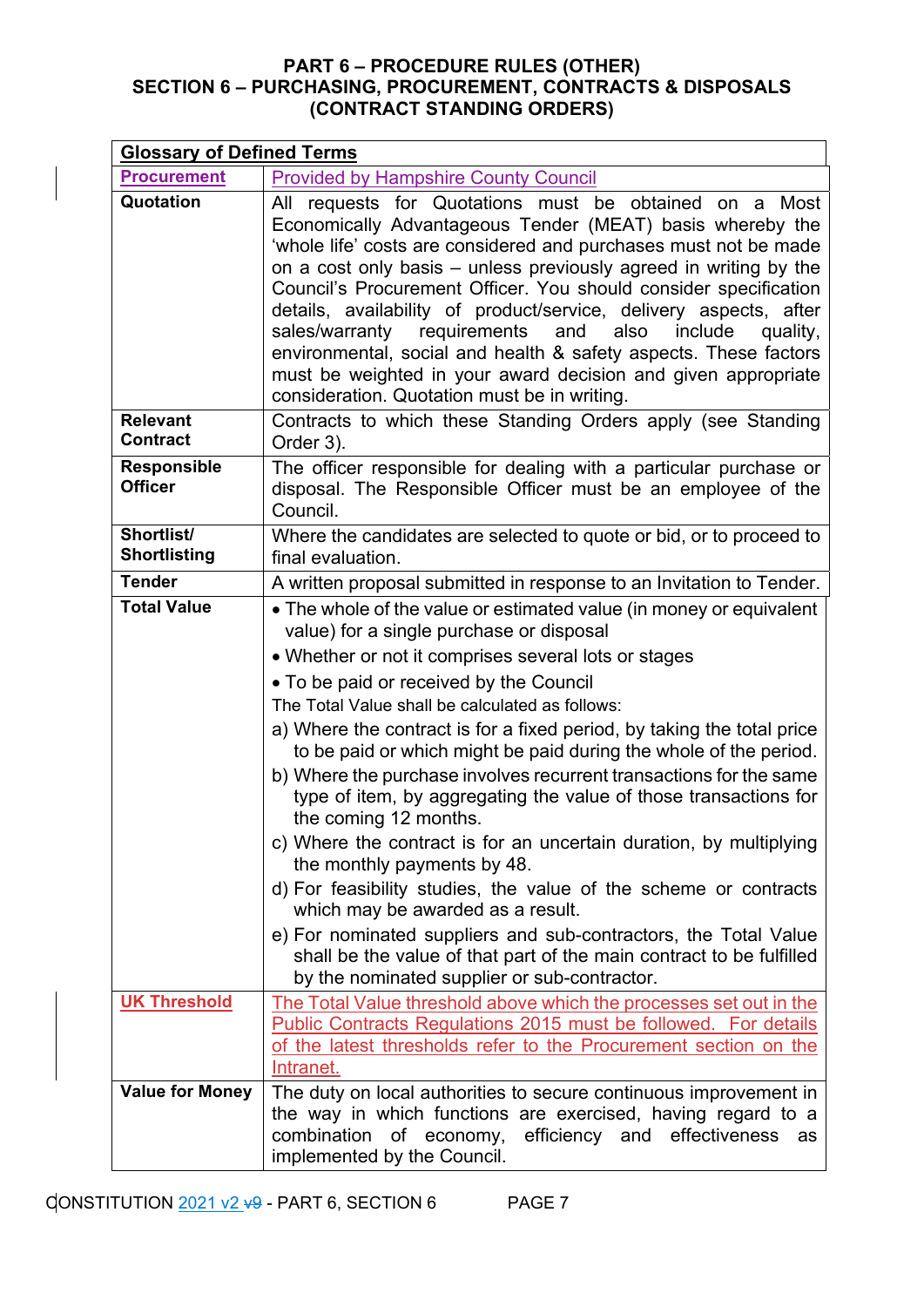## **A – INTRODUCTION**

## 1 PRINCIPI FS

- 1.1 All purchasing, procurement, contract and disposal procedures must:
	- achieve Value for Money for public money spent and highest return for disposals
	- be consistent with the highest standards of integrity
	- ensure fairness in allocating public contracts
	- ensure fair and open competition, transparency of process and nondiscrimination
	- comply with all legal requirements (including specifically the specific procurement legislation in force in England from time to time) EU Procedures and UK Public Contracts Regulations)
	- ensure that Non-commercial Considerations do not influence any Contracting Decision
	- support the Council's corporate and departmental strategies, aims and policies
	- comply with the Council's Value for Money policy and procurement strategy (refer to the Procurement section on the Intranet)
- 1.2 Before taking any steps to purchase or procure supplies, services or works, consideration should be given to the following issues:
	- whether the acquisition is absolutely necessary or could be met sustainably by adopting the 3 R's principle – reduce, reuse, recycle
	- the use of alternative providers such as the voluntary and charity sectors, social enterprises and internal service providers
	- supporting local and/or small and medium sized enterprises (SME's)
- 1.3 Please seek advice from Procurement and Legal Services if you are unsure of how to proceed.
- 1.4 Increasing amounts of information are available on-line and specific note should be taken of Perocurement quidance on Arun's Internet and Intranet sites.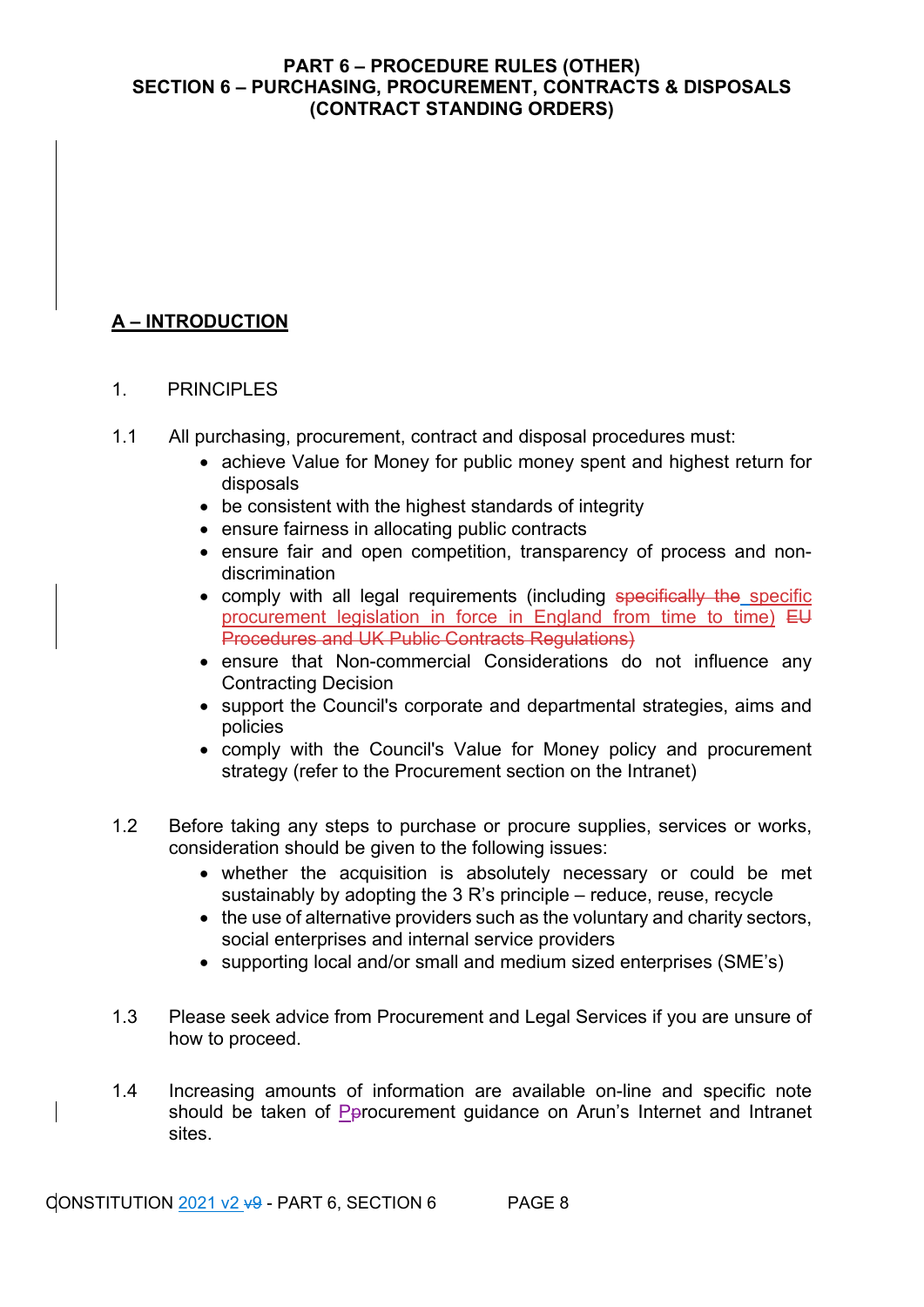#### 2. OFFICER RESPONSIBILITIES

- 2.1 The Responsible Officer must:
	- 2.1.1 Comply with these Contract Standing Orders, the Council's Financial Procedure Rules, the Employees Code of Conduct and with all UK and European Union binding legal requirements
	- 2.1.2 Be authorised by their Group Head to procure and award a contract within specific authorisation levels
	- 2.1.3 Keep the records required by Standing Order 27
	- 2.1.4 Ensure that Tender procedures are conducted in accordance with procedures set out in any Invitation to Tender
	- 2.1.5 Ensure that agents, consultants, and contractual partners acting on the Council's behalf also fully comply with these Contract Standing Orders
	- 2.1.6 Take all necessary legal, financial and professional advice at the commencement of the process and thereafter to follow the advice received.
	- 2.1.7 Comply in all respects with these Contract Standing Orders. They are minimum requirements. Procurement will advise if a more detailed procedure is appropriate for particular contracts
	- 2.1.8 Ensure the safekeeping of all original contracts and related files

## 2.2 Directors Group Heads must:

- 2.2.1 Ensure that their staff understand and comply with Contract Standing **Orders**
- 2.2.2 Keep a record of all contracts
- 2.2.3 Ensure that sealed contracts (which includes those where the Total Value exceeds £50,000) are passed to Legal Services for secure storage.
- 3. RELEVANT CONTRACTS
- 3.1 All Relevant Contracts must comply with these Contract Standing Orders.
- 3.2 A Relevant Contract is any arrangement, including the setting up of Framework Agreements, irrespective of Total Value made by, or on behalf of, the Council for the carrying out of work or for supplies or services. These include (but are not limited to) arrangements for:
	- the supply or disposal of goods
	- hire, rental or lease of goods or equipment
	- execution of works
	- the supply of services, including those related to the recruitment of staff and financial and consultancy services

 $CONSTITUTION 2021 v2 +9 - PART 6, SECTION 6$  PAGE 9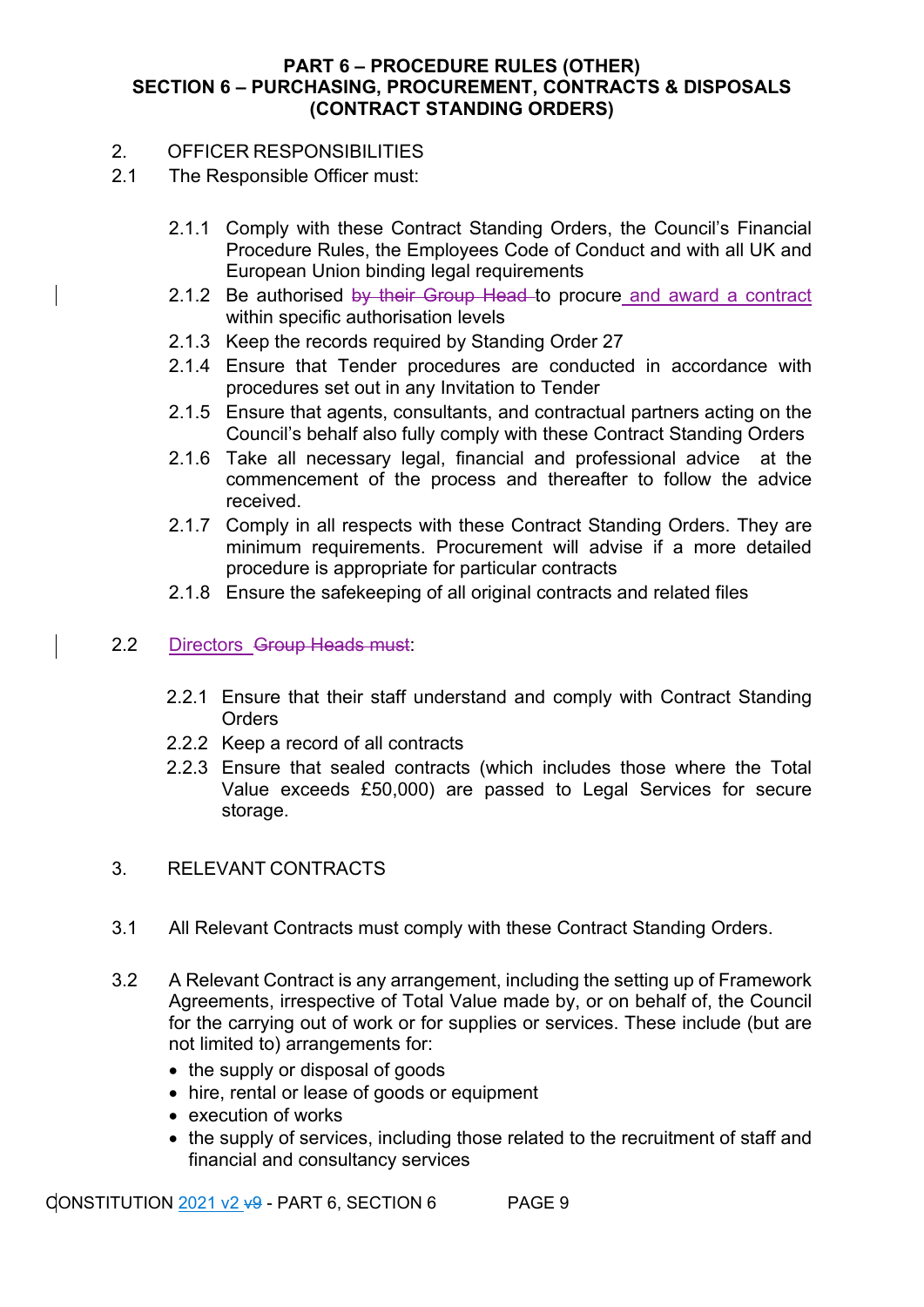- 3.3 Relevant Contracts do not include contracts relating to:
	- the employment of staff
	- the engagement of Counsel
	- the engagement of a specific individual for the provision of consultancy services (this exclusion does not extend to the engagement of organisations to provide consultancy services or multiple individuals for the provision of the same consultancy services)
	- the acquisition, disposal or transfer of land (for which Financial Regulations shall apply).
	- the provision by Council in-house services
	- joint working agreements with other public bodies

## **B – PROCUREMENT REQUIREMENTS**

- 4. COMPETITION REQUIREMENTS
- 4.1 The Responsible Officer must calculate the Total Value of the Relevant Contract.
- 4.2 Where the Total Value of the Relevant Contract is in the first column below, the competition procedure in the second column must be followed.

| <b>Estimated</b><br><b>Contract</b><br>Value                            | <b>Number of Tenders to be invited</b>                                                                                                                                                                                                                |
|-------------------------------------------------------------------------|-------------------------------------------------------------------------------------------------------------------------------------------------------------------------------------------------------------------------------------------------------|
| <b>Below £1,000</b>                                                     | Obtain a single written quote, where possible                                                                                                                                                                                                         |
|                                                                         | from a local contractor                                                                                                                                                                                                                               |
| £1,000 to £10,000                                                       | Ensure Value for Money by obtaining seeking<br>inviting at least 2 written Quotes, one of which<br>should be from a local contractor if possible                                                                                                      |
| £10,001 to £50,000<br>(Contact Procurement)                             | <b>Ensure Value for Money by seeking Inviting Invite</b><br>least 3 contractors to submit<br>written<br>atl<br>Quotations, one of which should be local, if<br>possible or use of an appropriate framework<br>agreement or dynamic purchasing system. |
| £50,001<br>to<br>UKE <del>U</del><br>Threshold<br>(Contact Procurement) | Formal Tender process following appropriate<br>advertisement<br>of<br>or<br>use<br>an<br>appropriate<br>framework agreement or dynamic purchasing<br>system.                                                                                          |
| Above UKEU Threshold<br>(Contact Procurement)                           | Formal EU Tender Process as set out in the<br>Public Contracts Regulations 2015 or use of an<br>appropriate framework agreement or dynamic<br>purchasing system                                                                                       |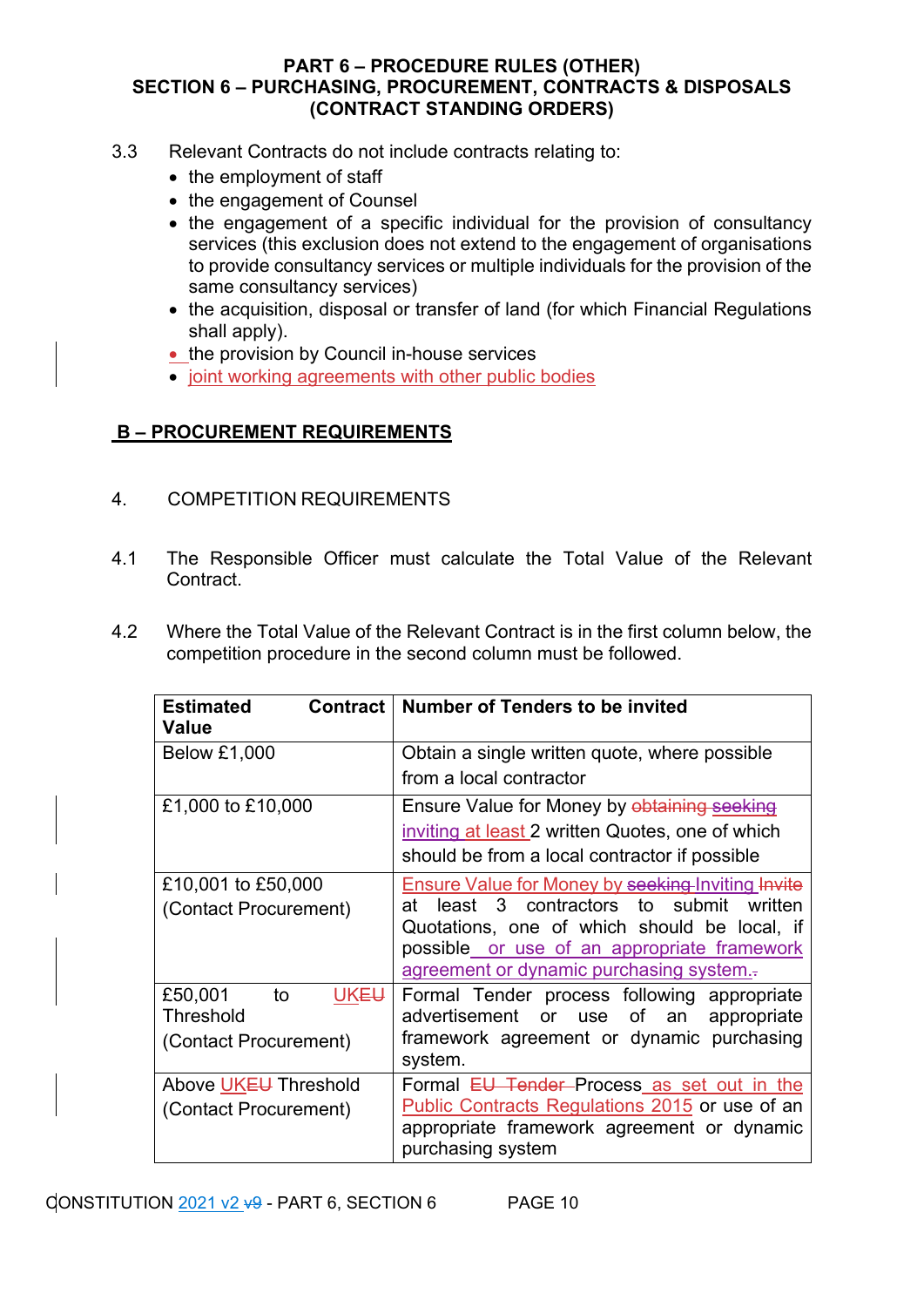- 4.3 If there are insufficient suitably qualified contractors to meet the competition requirement, all those suitably qualified are to be invited to submit a written Quotation.
- 4.4 Use of the Competitive Dialogue procedure, Innovation Partnership procedure or Competitive Procedure with Negotiation shall require the approval of the Group Head of Corporate Support.
- 4.5 The use of any Framework Agreement or Dynamic Purchasing System not set up by Arun District Council is subject to approval by the Group Head of Corporate Support that the proposed Framework Agreement or Dynamic Purchasing System is suitable for use by Arun District Council. Where any access agreement or similar is required to access a Framework Agreement or Dynamic Purchasing System such agreement shall be signed by the Group Head of Corporate Support.
- 4.6 A list of Framework Agreements and Dynamic Purchasing Systems approved for use by the Group Head of Corporate Support shall be maintained. Once a Framework Agreement or Dynamic Purchasing System is added to the list it may be used without further approval.
- 4.7 Framework Agreements will remain on the list and available for use for the remainder of their validity period. Dynamic Purchasing Systems shall remain on the list and available for use for 1 year from the date of approval.
- 4.8 The Responsible Officer must not enter into separate contracts nor select a method of calculating the Total Value in order to negate or minimise the application of these Contract Standing Orders or avoid compliance with  $E\bigcup$ Procedure procurement legislation or other statutory procedures.
- 4.9 Where the EU Procedure Public Contracts Regulations are is applicable, the Responsible Officer shall consult the guidance on the EU public procurement rules Regulations (found in the Procurement section of the Intranet) and formally consult Procurement to agree the most appropriate procurement method.
- 4.10 Assets for disposal must be disposed of in accordance with the current Asset Disposal Policy sent to public auction except where better value for money is likely to be obtained by inviting Quotations or Tenders. In the latter event, the method of disposal of surplus or obsolete stocks/stores or assets other than land must be formally agreed in writing with the Group Head of Corporate Support.
- 4.114.10
- 4.124.11 Providing services to external purchasers must be in compliance with the Local Authorities (Goods and Services) Act 1970, Local Government Act 2003 or the Localism Act 2011

CONSTITUTION  $2021$  v2  $\overline{49}$  - PART 6, SECTION 6 PAGE 11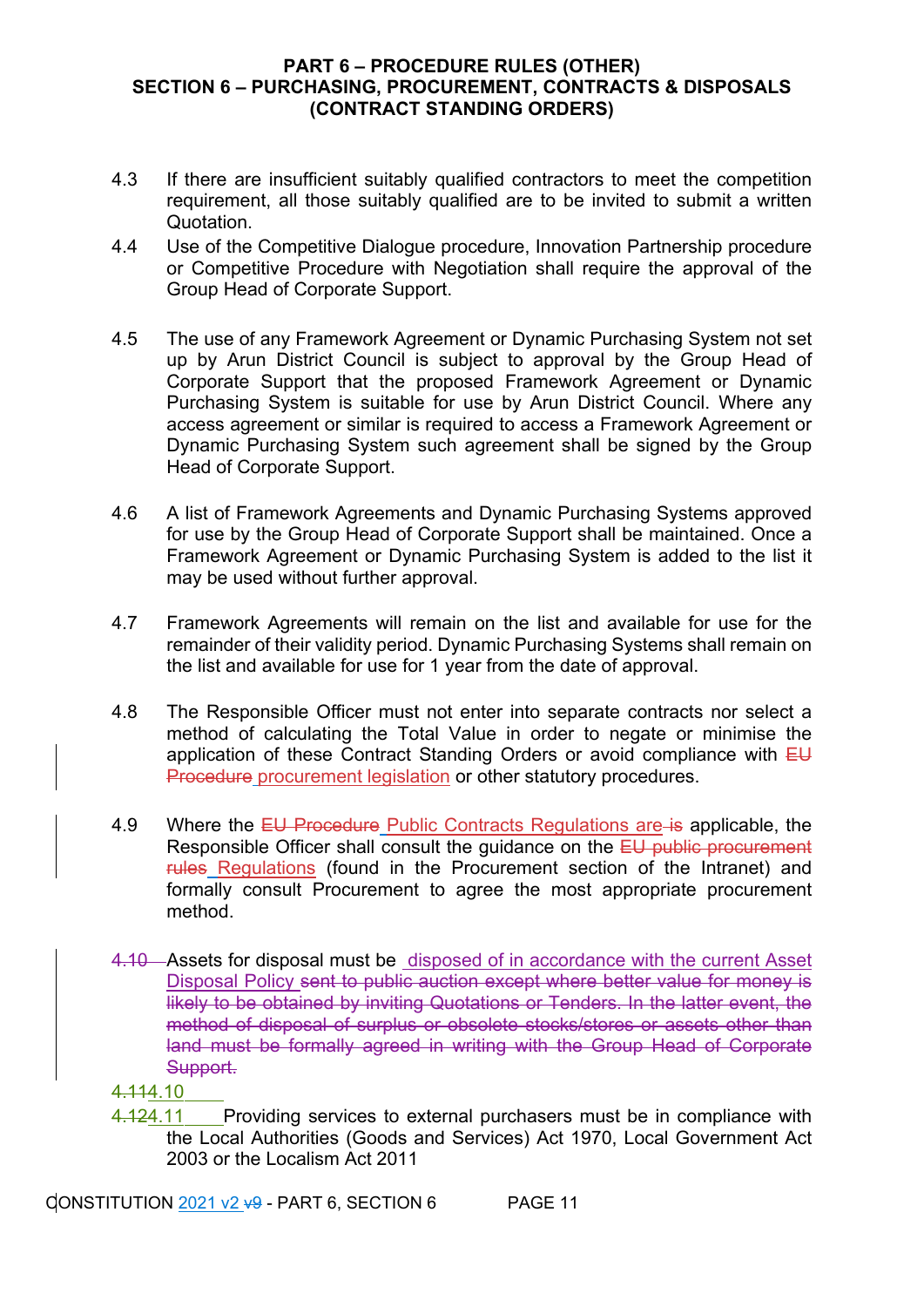4.134.12 Partnership arrangements are subject to all English UK and EU procurement legislation and must follow these Contract Standing Orders.

- 5. STEPS PRIOR TO PURCHASE
- 5.1 Before beginning a purchase, the Responsible Officer must:
	- i. advise Procurement except where the estimated Total Value of the contract is less than £10,000
	- ii. ensure a budget exists. If no budget is in place a virement from the service area or a supplementary estimate request to Full Council will be required (see Part 6 Section 5 Regulation 3 of the Constitution) and will need to be approved prior to commencing the purchase.
	- iii. ensure that a contractual arrangement is not already in place
	- iv. ensure there is a need for the expenditure and its priority
	- v. define the objectives of the purchase
	- vi. assess the risks associated with the purchase and how to manage them
	- vii. consult Procurement where the estimated Total Value is likely to be over £50,000 for advice on what procurement method is most likely to achieve the purchasing objectives
	- viii. consult Legal Services in relation to the appropriate contractual terms
	- ix. ensure that there is Member or delegated approval for all of the expenditure to be incurred before an order is placed or a contract is entered into
- 5.2 An Individual Cabinet Member (ICM) Report or Cabinet Committee approval may be required when tendering, or before placing an order or entering into a contract depending on the Total Value. The table below sets out the authority requirements.

| <b>Estimated</b><br>Total<br>Value            | Key requirements to be fulfilled                                                                                                                                                                                                                                                                                                        |  |
|-----------------------------------------------|-----------------------------------------------------------------------------------------------------------------------------------------------------------------------------------------------------------------------------------------------------------------------------------------------------------------------------------------|--|
| Less than<br>£10,000                          | No requirement for Committee ICM decision<br>$\bullet$<br>There must be a delegated authority to enter into the contract<br>No requirement for consultation with Procurement<br>The Responsible Officer is to retain evidence of to show that Contract<br>Standing Orders have been complied with                                       |  |
| £10,001-<br>UK<br><b>Threshold</b><br>£50,000 | No requirement for Committee ICM decision<br>There must be a delegated authority to enter into the contract<br>٠<br>Procurement to be consulted in advance to determine the most suitable<br>$\bullet$<br>criteria for evaluation and award of contract<br>The Responsible Officer is to retain evidence of contact with<br>Procurement |  |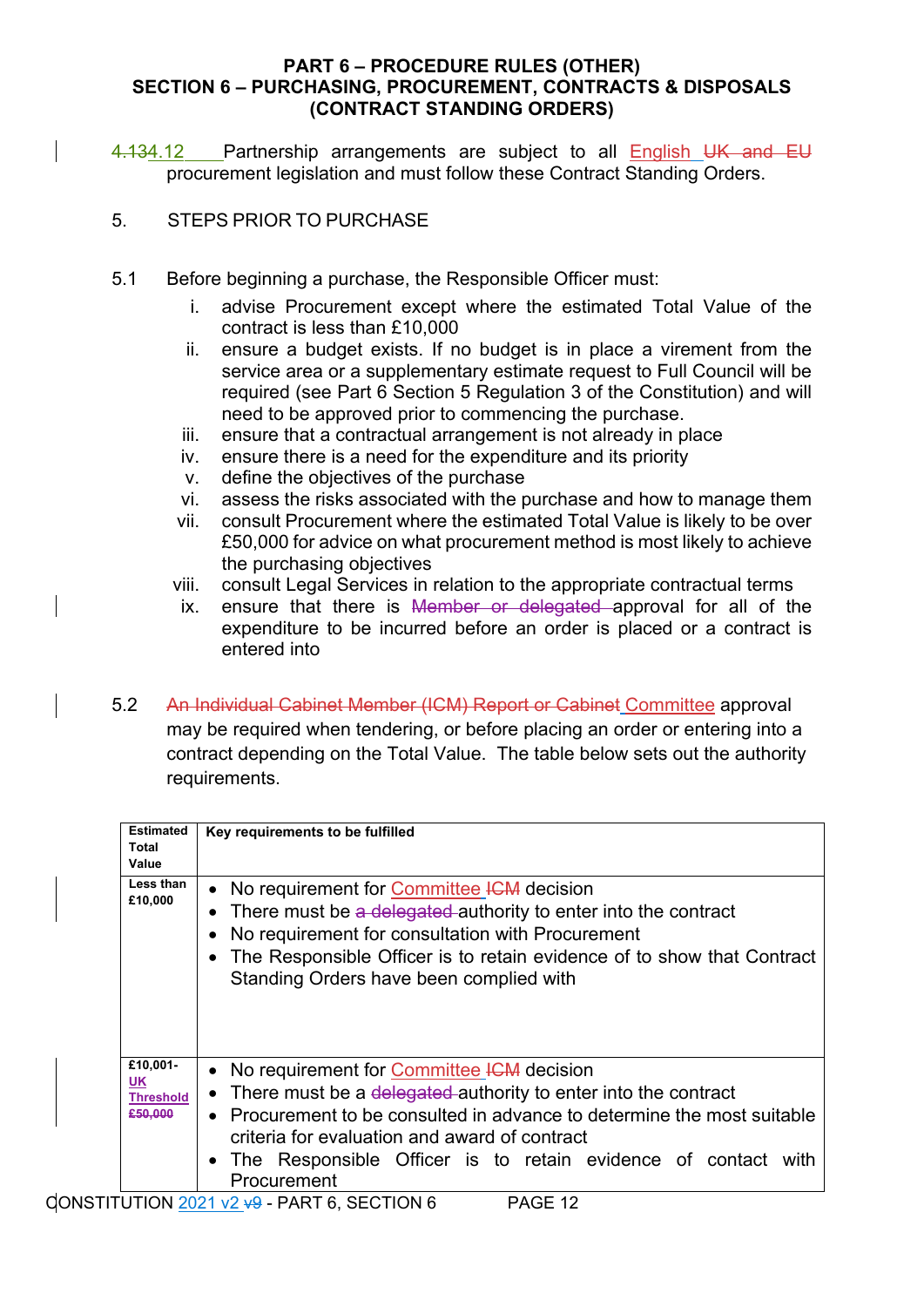| <b>Estimated</b><br>Total<br>Value    | Key requirements to be fulfilled                                                                                                                                                                                                                                       |  |
|---------------------------------------|------------------------------------------------------------------------------------------------------------------------------------------------------------------------------------------------------------------------------------------------------------------------|--|
|                                       | The Responsible Officer is to retain evidence to show that Contract<br>$\bullet$<br>Standing Orders have been complied with<br>Officer, using their delegated powers, to put a written record signed with                                                              |  |
|                                       | the contract papers with their name, date & details of what they are<br>committing the Council to, including the date for the first and last<br>payment. A copy of the form to be given to the Council's Procurement<br>Officer.                                       |  |
| £50,001-<br>UK EU<br><b>Threshold</b> | • No requirement for ICM decision in advanceCommittee approval of the<br>budget to be obtained prior to the commencement of any procurement<br>process.                                                                                                                |  |
|                                       | • Procurement to be consulted prior to the commencement of any<br>procurement activity to advise on tender documentation and determine<br>the most suitable criteria for evaluation and award of contract                                                              |  |
|                                       | • Legal Services to be consulted prior to the commencement of any                                                                                                                                                                                                      |  |
|                                       | procurement activity in relation to contractual terms<br>• Procurement Pro-forma to be completed by officer & signed off by the                                                                                                                                        |  |
|                                       | Council's Procurement Officer agreeing approach & methodology to be                                                                                                                                                                                                    |  |
|                                       | used                                                                                                                                                                                                                                                                   |  |
|                                       | • Procurement Pro-forma to be retained on contract file                                                                                                                                                                                                                |  |
|                                       | • ICM decision at post-tender/pre-award stageNo Committee decision is<br>required pre-award unless the proposed contract's value is in excess of                                                                                                                       |  |
|                                       | the approved budget.                                                                                                                                                                                                                                                   |  |
| Above                                 | No requirement for ICM in advance Where not already in existence                                                                                                                                                                                                       |  |
| <b>UKEU</b><br><b>Threshold</b>       | Committee approval of the budget to be obtained prior to the<br>commencement of any procurement process and at the same time<br>committee approval to award the contract if bids/returns come within<br>budget.                                                        |  |
|                                       | Procurement to be consulted prior to the commencement of any<br>procurement activity to determine the method of procurement, advise on<br>tender documentation, agree the procurement timetable and the most<br>suitable criteria for evaluation and award of contract |  |
|                                       | Legal Services to be consulted prior to the commencement of any<br>procurement activity in relation to contractual terms                                                                                                                                               |  |
|                                       | Procurement Pro-forma to be completed by officer & signed off by the<br>Council's Procurement Officer agreeing approach & methodology to be<br>used                                                                                                                    |  |
|                                       | Procurement Pro-forma to be retained on contract file<br>Cabinet approval at post-tender/pre-award stage No Committee<br>decision is required at the pre-award stage unless the proposed<br>contract's value is in excess of the approved budget.                      |  |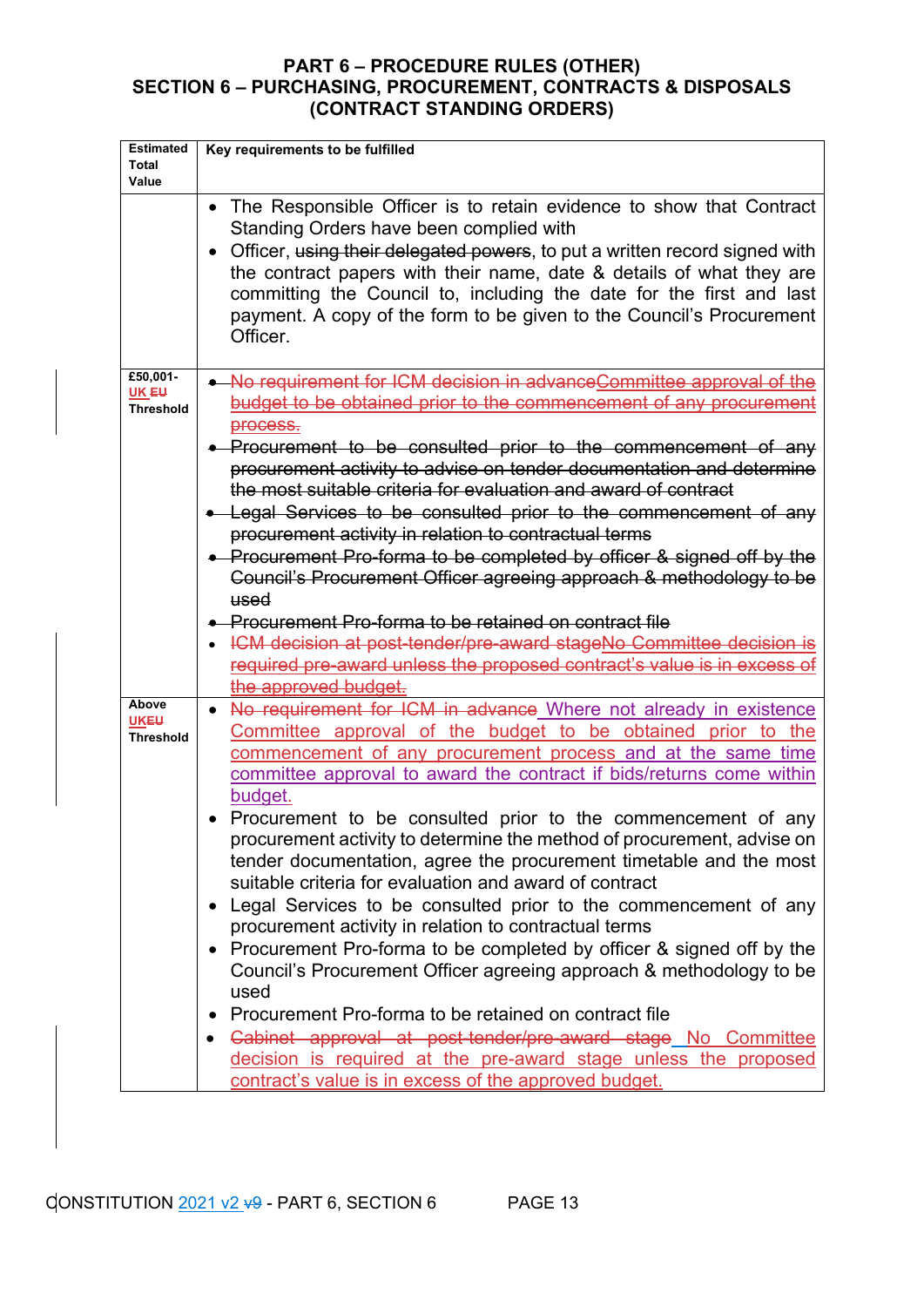- 6. WAIVERS AND EXEMPTIONS
- 6.1 The Council, Cabinet Committees and Cabinet Members Directors (in consultation with the S.151 Officer and Legal Services) have has power to waive any requirement of Contract Standing Orders in specific instances.
- 6.2 It is not possible to waive Contract Standing Orders in their entirety.
- 6.3 There can be no waiver of the EU Procedure.procedures set out in the Public Contracts Regulations 2015.
- 6.4 All applications for waivers of these Contract Standing Orders must be in writing on the Council's waiver in prescribed form and state:
	- i. the reason why a waiver is needed  $(see 6.8 below)$  and
	- ii. the specific requirement of Contract Standing Orders that is to be waived including the paragraph number
	- iii. the risks that will be incurred if the waiver is permitted
	- iii.iv. contain comments by Legal Officers and Finance Officers
- 6.5 The waiver form is found in the Procurement section of the Intranet.
- 6.6 Waivers must be authorised by the Group Head of Corporate Support or their Deputy in their absence, or the Chief Executive prior to continuing with the purchase or award of contract:
	- **authorisedsigned by the relevant Committee and signed by the Group Head,** the Council's Procurement Officer, the relevant Cabinet Member and one of the following:
		- o the Group Head of Corporate Support, or
		- Financial Services Manager, or Internal Audit Manager

**OR** 

Signed by the relevant Director, the Group Head, the Council's **Procurement Officer, the S.151 Officer and Legal Services:** prior to continuing with the purchase or award of the contract:

- 6.7 The Responsible Officer is required to send a copy of the signed waiver to Procurement and for the original to be placed with the contract
- 6.8 The following are examples of when a waiver might be appropriate. Where the works, supplies or services to be provided:
	- are exclusively manufactured or provided by the supplier and the Responsible Officer is able to demonstrate this, or the supplies or services are sold only at a fixed price and no satisfactory alternative is available,
	- must be entrusted to the appropriate utility undertaking,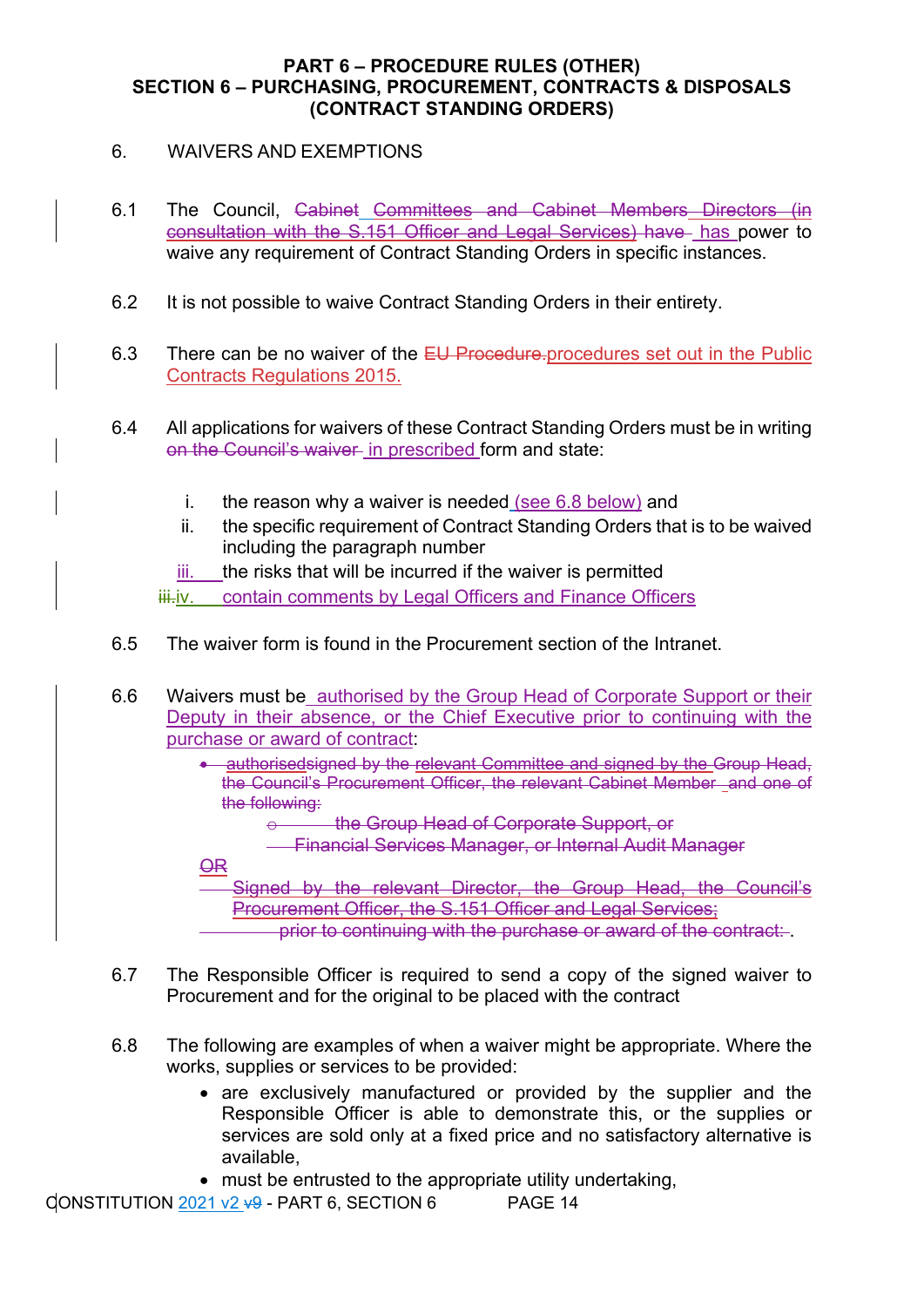- constitute an extension of an existing contract, where such extension is unauthorised,
- are required so urgently as not to permit the invitation of Tenders,
- consist of repairs to or the supply of parts for existing machinery or plant that can only be carried out by the supplier or manufacturer of that machinery, or under licence for a fixed price,
- are to be part of a Tender invited on behalf of any consortium or similar body of which the Council is a member, or
- are to be procured on behalf of the Council by another Contracting Authority under that Contracting Authority's Standing Orders; or
- are of a type where it is necessary to contract on the supplier's terms and conditions and these have been checked by Legal Services; or
- for other reasons Procurement and Group Head of Corporate Support are satisfied that the seeking of written Quotations or Tenders would not achieve genuine competition.
- 6.9 These Standing Orders do not apply where Standing Orders relating to contracts of another Local Authority or Public Funded Body (e.g. NHS or Police), Government Department or Agency (e.g. OGC Buying Solutions, Constructionline), or public service purchasing consortium are adopted by the Lead Agency for the exercise.
- 6.10 These Contract Standing Orders do not apply to calling off from a current Arun District Council Framework Agreement. However, where the Arun District Council Framework Agreement provides for mini competitions to be held, a waiver is to be obtained for any deviation from the terms of that Framework Agreement.

#### *Modifications to Existing Contracts*

- 6.11 Save for as set out below at paragraph 6.12 below, any variation or modification to an existing contract, including to extend the contract period beyond the original term and any extensions originally specified, shall require a waiver of Standing Orders.
- 6.12 A modification or variation to an existing contract does not require a waiver in the following circumstances, providing always that the modification or variation does not materially alter the nature or scope of the contract nor render it materially different to the original:
	- 6.12.1 Where the modification or variation is expressly provided for within the existing contract.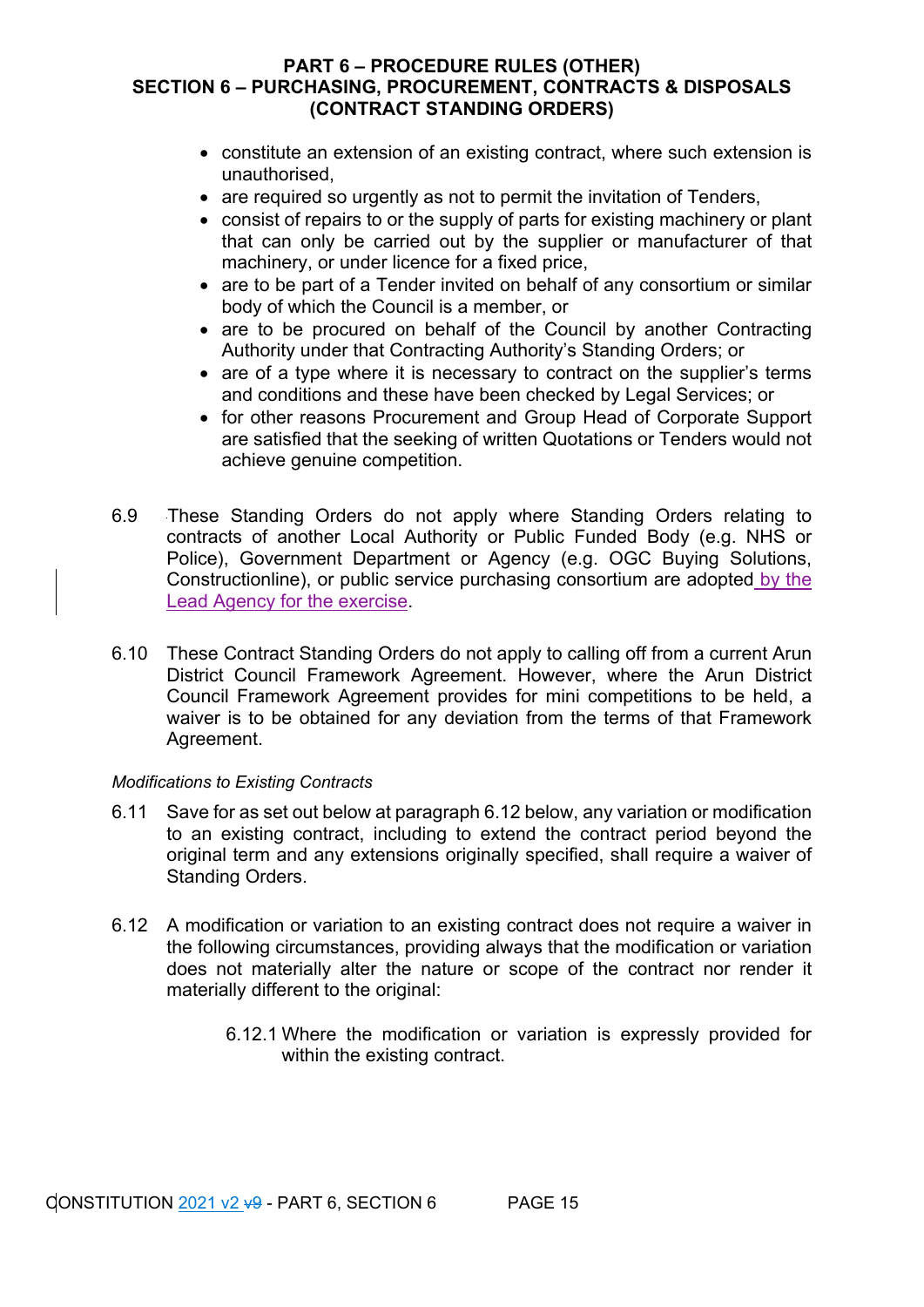- 6.12.2 Where additional works, services or supplies are required and it would not be practical for any supplier other than the existing supplier to supply these, and the value of the additional works, services or supplies is not more than 10% of the original contract value.
- 6.12.3 Where a contract is to be novated to a new supplier as a result of corporate restructure including takeover, merger, acquisition or insolvency of the original supplier.
- 6.12.4 To correct a genuine drafting error within the first 3 months of the contract term (any error correction beyond 3 months will require a waiver).
- 6.13 In all cases advice must be sought from Procurement and Legal Services prior to any modification or variation being implemented.

## **C – THE PROCUREMENT PROCESS**

- 7. SUMMARY OF REQUIREMENTS AS TO ADVERTISING, USE OF PROCEDURES, AWARD NOTICES
- 7.1. The Council must advertise contract opportunities and publish details of contracts awarded in accordance with legislative requirements currently in force at the time.
- 7.2. Responsible Officers are advised to consult with Procurement to determine the appropriate advertising requirements for each procurement.

## **Procurements at or above the UK EU Thresholds**

- 8. REQUIREMENT TO ADVERTISE
- 8.1. The Responsible Officer must take advice from Procurement before advertising any opportunities which exceed the UK EU thresholds.
- 8.2. All procurement documentation must be available from the time the opportunity is advertised in accordance with current legislative requirements. Therefore, no advertisement should be placed until the procurement documentation is complete. The Responsible Officer must ensure the Contract Notice includes a specified location where interested parties can electronically access all procurement documentation.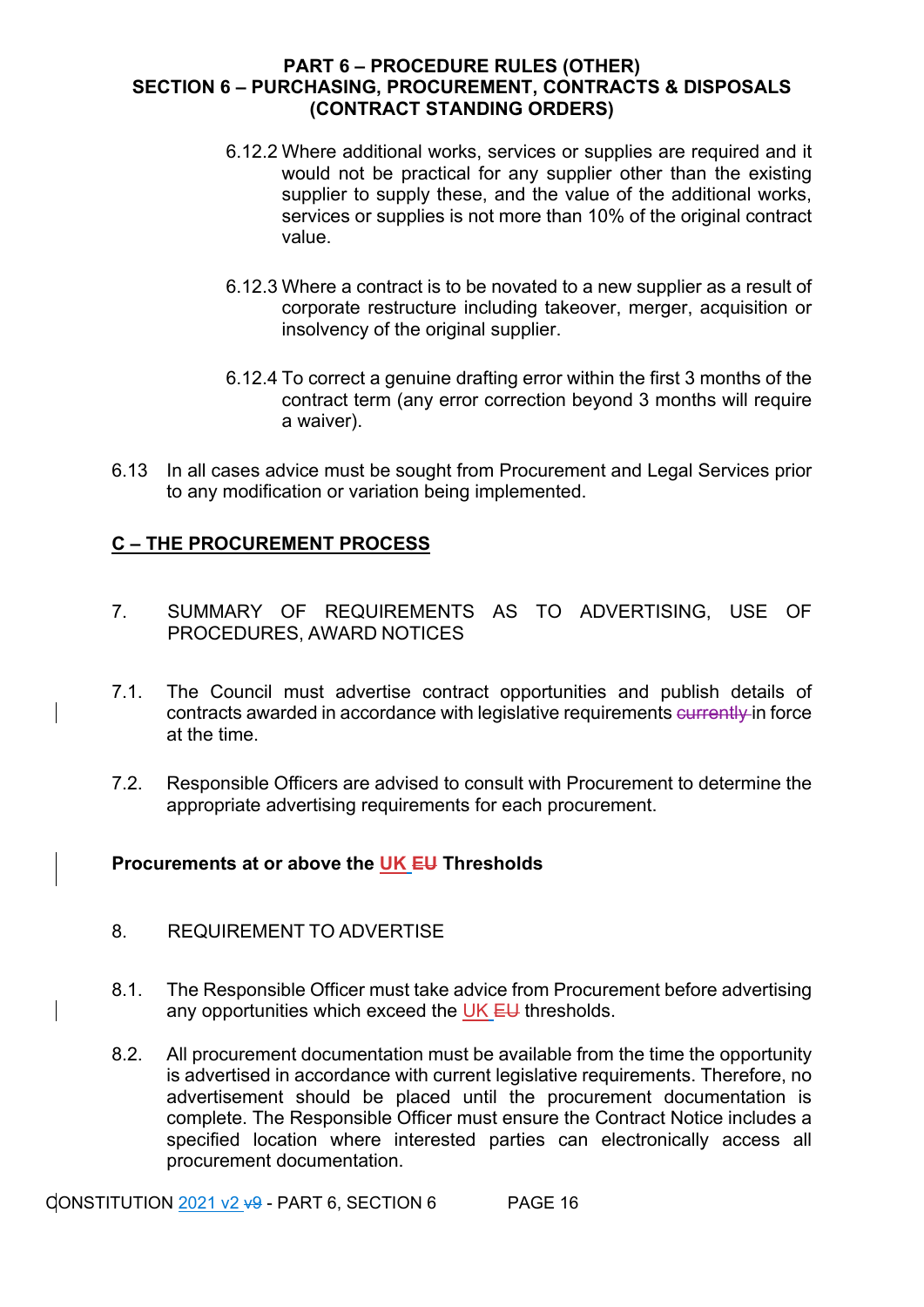- 8.3. The Responsible Officer is responsible for ensuring all Contract Notices and publications are published in accordance with these rules.
- 9. PROCUREMENT PROCEDURES
- 9.1 For public contracts equal to or greater than the UK  $E$ U threshold, the Council shall:
	- a. advertise the contract and choose a procurement route in accordance with current legislation in force at the time; or
	- b. where appropriate and lawful, use an existing contract, dynamic purchasing system or Framework Agreement which was procured in compliance with legislation in force at the time.

## **Contracts below the UK EU Thresholds**

- 10. CONTRACTS VALUED BETWEEN £50,000 AND UK EU THRESHOLDS
- 10.1 The Responsible Officer shall use one of the following procurement routes to procure award a contract valued between £50,000 and the appropriate UK EU threshold:
	- (a) competitive procurement process appropriately advertised, including on the Council's own website; or
	- (b) use of contract, dynamic purchasing system or Framework Agreement to which the Council is a party procured by another contracting authority.
- 10.2 The Responsible Officer must devise a fair and transparent sourcing route based on sound commercial principles and designed to achieve Value for Money, taking advice from Procurement. The Responsible Officer shall ensure that any decision relating to the sourcing route for a particular contract or service shall include an assessment of risk attaching to that decision and that analysis shall be recorded in writing and stored on the procurement file.

## 11. CONTRACTS WITH A VALUE BETWEEN £10,000 AND £50,000

- 11.1 When awarding a contract valued between £10,000 and £50,000 the Responsible Officer must:
	- a. obtain a minimum of three written quotations from suppliers, where the Responsible Officer has sufficient knowledge of the market to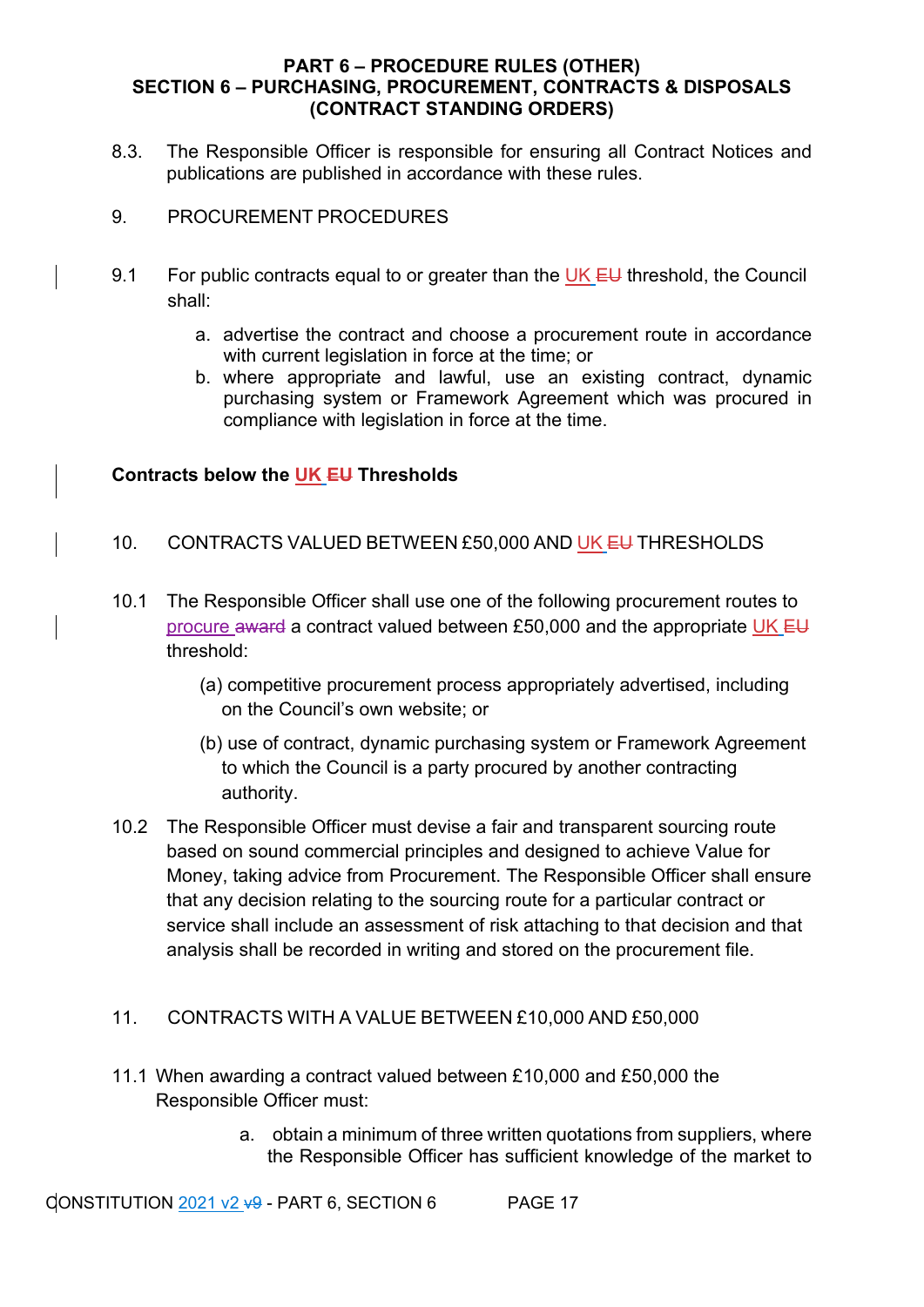be reasonably certain such an approach would elicit bids representing Value for Money, or

- b. undertake competitive procurement process advertised in accordance with legislative requirements and the Council's own website, or
- c. with the prior written approval of the relevant Director, obtain a single tender or written quote from a reputable supplier where the Responsible Officer has sufficient knowledge of the market to be reasonably certain such an approach would elicit a quote representing Value for Money.
- 11.2 Contract opportunities and awards must be advertised in accordance with the requirements of legislation in force at the time of the procurement.

## 12. CONTRACTS WITH A VALUE OF LESS THAN £10,000

12.1 The Responsible Officer must, in relation to any contract with a value of less than £10,000, demonstrate and record on the procurement file that the contract represents Value for Money. The Responsible Officer shall ensure that any decision relating to the sourcing route for a particular contract shall include an assessment of risk attaching to that decision and that analysis shall be recorded in writing and stored on the procurement file.

#### **13. USE OF SUPPLIER SELECTION QUESTIONNAIRES (SSQS)**

- 13.1. The Responsible Officer shall apply minimum standards of experience, reputation and economic standing to suppliers to test their suitability to bid for a Council contract. For contracts above UK EU thresholds suitability is usually tested by means of a SSQ.
- 13.2. All the methods and criteria used for assessing the suitability of suppliers shall be transparent, objective and non-discriminatory.
- 13.3. The Responsible Officer must use the Government's standard SSQ and adhere to its statutory guidance for all procurements of contracts above the relevant UK EU Threshold.
- 13.4. The Responsible Officer shall not use a SSQ for contracts with a value less than the current  $UK$  EU threshold.

#### **14. ELIGIBILITY TO BID**

14.1. Suppliers who fail to meet all of the Council's minimum standards of reputation, technical ability, experience or economic and financial standing as specified in

CONSTITUTION  $2021$  v2  $\overline{49}$  - PART 6, SECTION 6 PAGE 18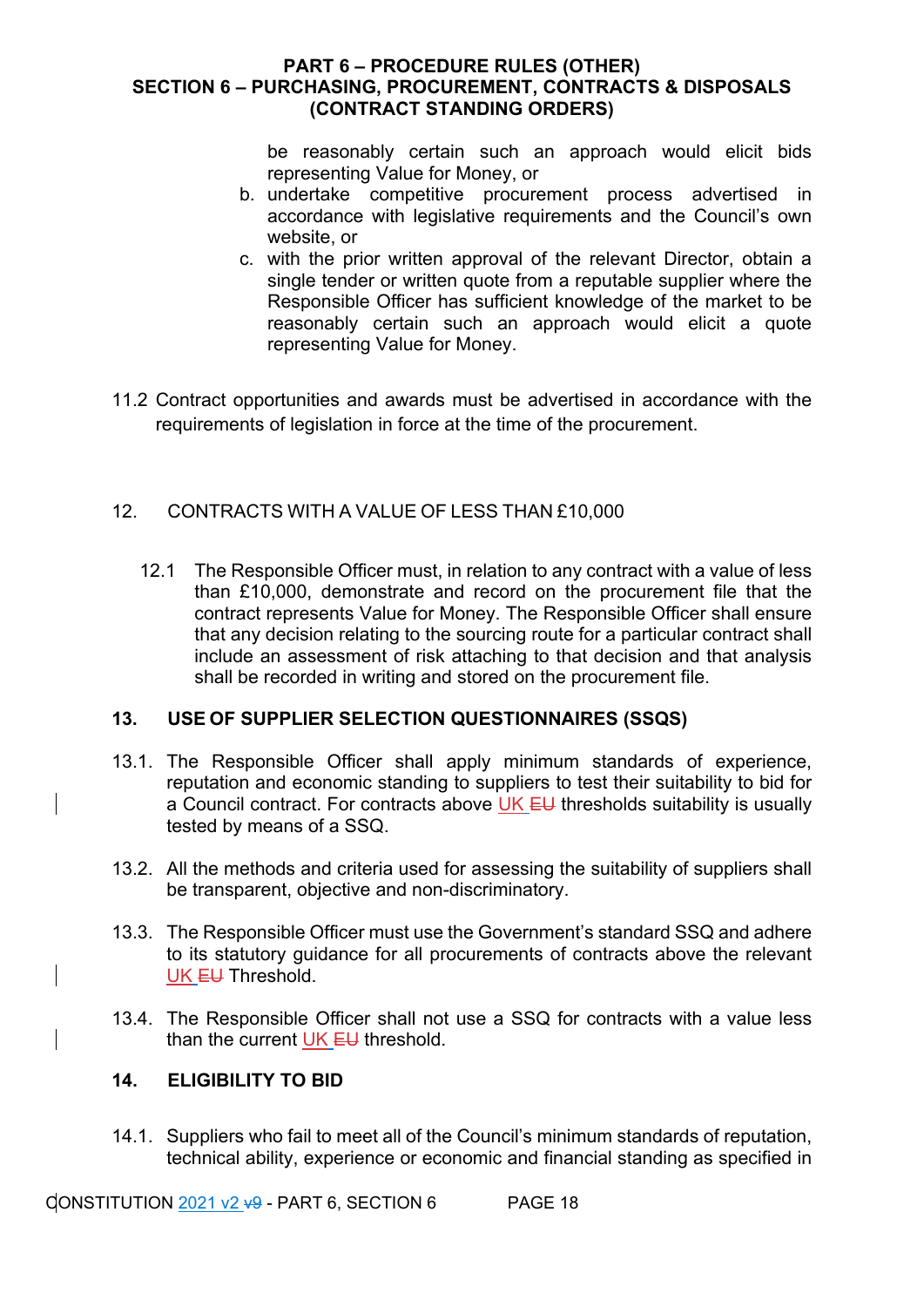the SSQ and accompanying documents shall be excluded from the procurement process.

- 14.2. Where the supplier is being excluded on grounds set out in current legislation but provides evidence in support of its reliability despite the existence of a relevant ground of exclusion, the Responsible Officer must consider that evidence and determine whether to exclude that supplier.
- 14.3. The Responsible Officer shall consult with the Council's Group Head of Corporate Support or his/her representative before reaching any decision under Standing Order 14.2.
- 15. ASSESSING PAST EXPERIENCE AND FINANCIAL STANDING
- 15.1. The Responsible Officer shall ensure suppliers' past experience and technical ability are assessed, for all contracts.
- 15.2. Only those suppliers who meet the Council's minimum requirements of economic and financial standing and technical and professional ability shall be awarded a contract.
- 16. AWARD CRITERIA
- 16.1. The Responsible Officer shall adopt award criteria which are fair, transparent, proportionate and appropriate to the subject matter of the contract.
- 16.2. Where the Responsible Officer proposes to use price as the only award criteria this approach must be approved by the Responsible Offer's Group Head.
- 16.3. The Responsible Officer shall adopt evaluation methodologies that are robust, have been tested to ensure they are appropriate for the procurement in question, and transparent.

## **Tendering Procedure**

- 17. OPENING TENDERS
- 17.1. All tenders over £50,000 must be conducted through the Council's prescribed mandated e-tendering portal except as permitted with the prior written approval of Procurement. This includes any tender process carried out on the Council's behalf by an external organisation other than another Contracting Authority.

CONSTITUTION  $\frac{2021 \text{ v2 } 9}{2}$  - PART 6, SECTION 6 PAGE 19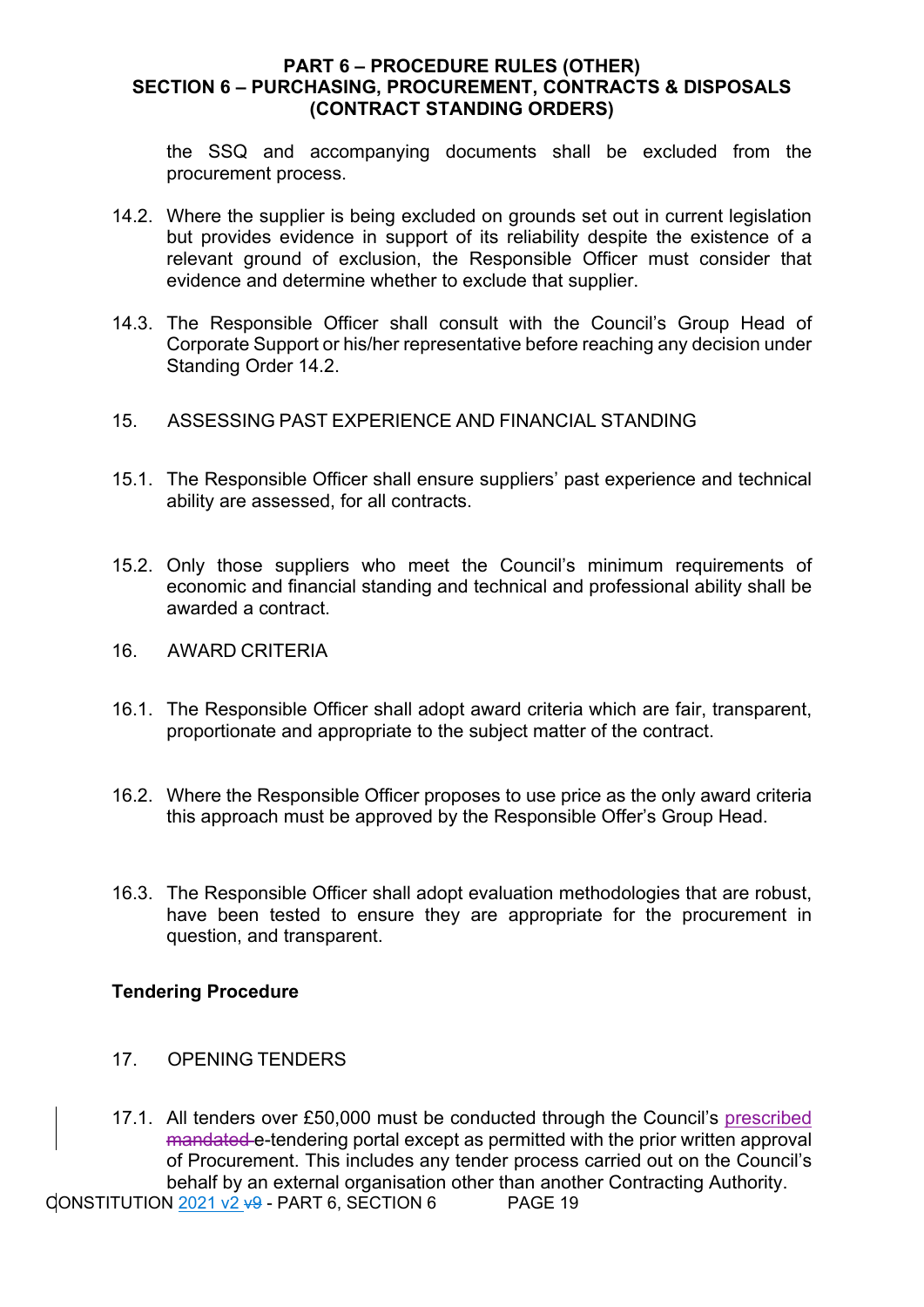Requests for Quotations for contracts valued at less than £50,000 may be conducted outside the Council's e-tendering portal.

17.2. After they are opened, the tenders must be listed in the tender register and the list must be signed by both persons who witnessed the opening of the tenders.

#### 18. CLARIFICATION PROCEDURES AND POST TENDER DISCUSSIONS

18.1. Providing clarification of an Invitation to Tender to potential or actual tenderers or seeking clarification of a Tender is permitted.

#### 19. EVALUATION

- 19.1. Quotations and Tenders must be evaluated by more than one Council officer unless the award criterion was lowest cost only.
- 19.2. The arithmetic in compliant tenders must be checked. If arithmetical errors are found they should be notified to the tenderer who should be requested to confirm or amend their tender accordingly.

#### 20. CONTRACT AWARD

- 20.1. All contracts shall be awarded in accordance with the criteria set out in the procurement documents.
- 20.2. For contracts with a value at or above the UK  $E\bigcup$  Thresholds, the Responsible Officer shall adhere to the contract award procedures set out in current legislation in force and observe a standstill period before entering into the contract. The standstill period will normally end at midnight at the end of the tenth day after the date the Council sends notice to the tenderers electronically that it has made an award decision. No standstill period is required for contracts valued below the relevant  $E \cup K \cup T$  Threshold but consideration should be given as to whether running a standstill period would mitigate any risks arising during the course of the procurement process.
- 21. CORRECTION OF ERRORS AND LATE TENDERS
- 21.1. All tenders must comply with the conditions set out in the procurement documents. Tenderers should be advised that any failure to adhere to the specific rules applicable to the tender in question is likely to result in their tender being rejected.

CONSTITUTION  $2021$  v2  $\overline{49}$  - PART 6, SECTION 6 PAGE 20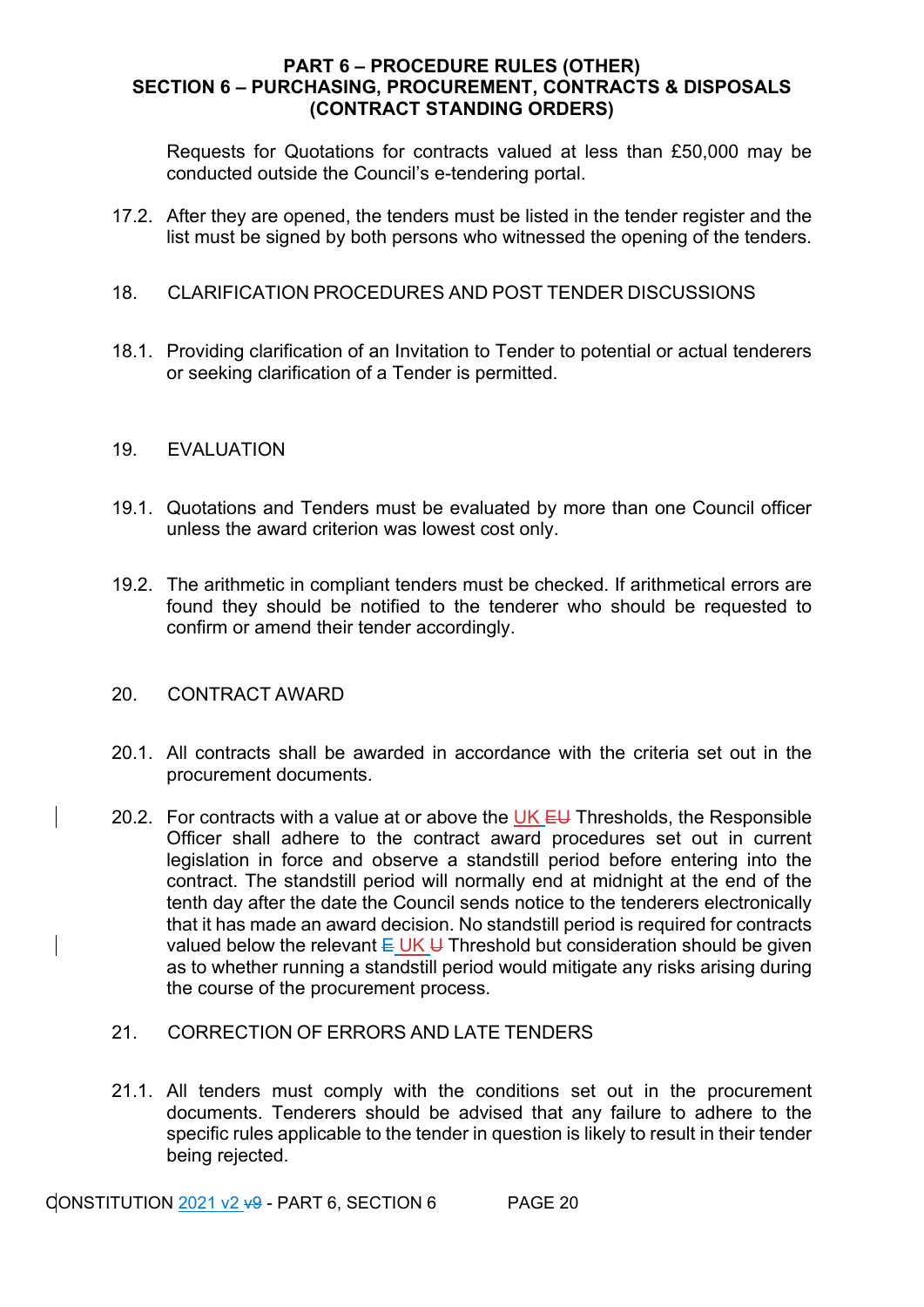- 21.2. The Responsible Officer may reserve the right in the procurement documents to accept late submissions or documents forming part of the tender at the Council's discretion, for example, where:
	- the delay was caused by a mistake or failure of the Council; or
	- the posting of the document or submission in question clearly pre-dated the deadline for receipt of tenders and the decision not to exclude the tenderer would not unduly favour any or disadvantage the other candidates.
- 22. DISCLOSURE, TRANSPARENCY AND RECORD KEEPING

## 22.1 **Electronic availability of documents**

The Responsible Officer shall ensure that all procurement documents for contracts that are at or above the UK  $E U$  Thresholds are available online free of charge without restriction from the time the **OJEU** Contract Notice is published

## 23. DUTY OF CONFIDENTIALITY OWED TO SUPPLIERS

23.1 The Responsible Officer shall not disclose information which has been forwarded by a supplier and designated by that supplier as confidential or commercially sensitive, including technical or trade secrets and the confidential aspects of tenders, without express authorisation from the Group Head of Law and Governance & Monitoring Officer Corporate Support or his/her nominated representative in consultation with the Group Head of Council Advice & Monitoring Officer who shall balance the duty of confidentiality owed to suppliers against the Council's obligations under Freedom of Information Act 2000 (as amended or re-enacted from time to time) and any other disclosure obligations. The procurement documents must inform interested parties of the Council's duties of disclosure and invite tenderers to designate information as confidential or commercially sensitive. However, the Council cannot guarantee that all information so designated will be withheld.

## 24. PUBLICATION OF CONTRACT AWARD NOTICES

24.1 The Responsible Officer shall ensure that a Contract Award Notice is published in accordance with current legislative requirements. This Standing Order 245 applies to all contracts including contracts let under Framework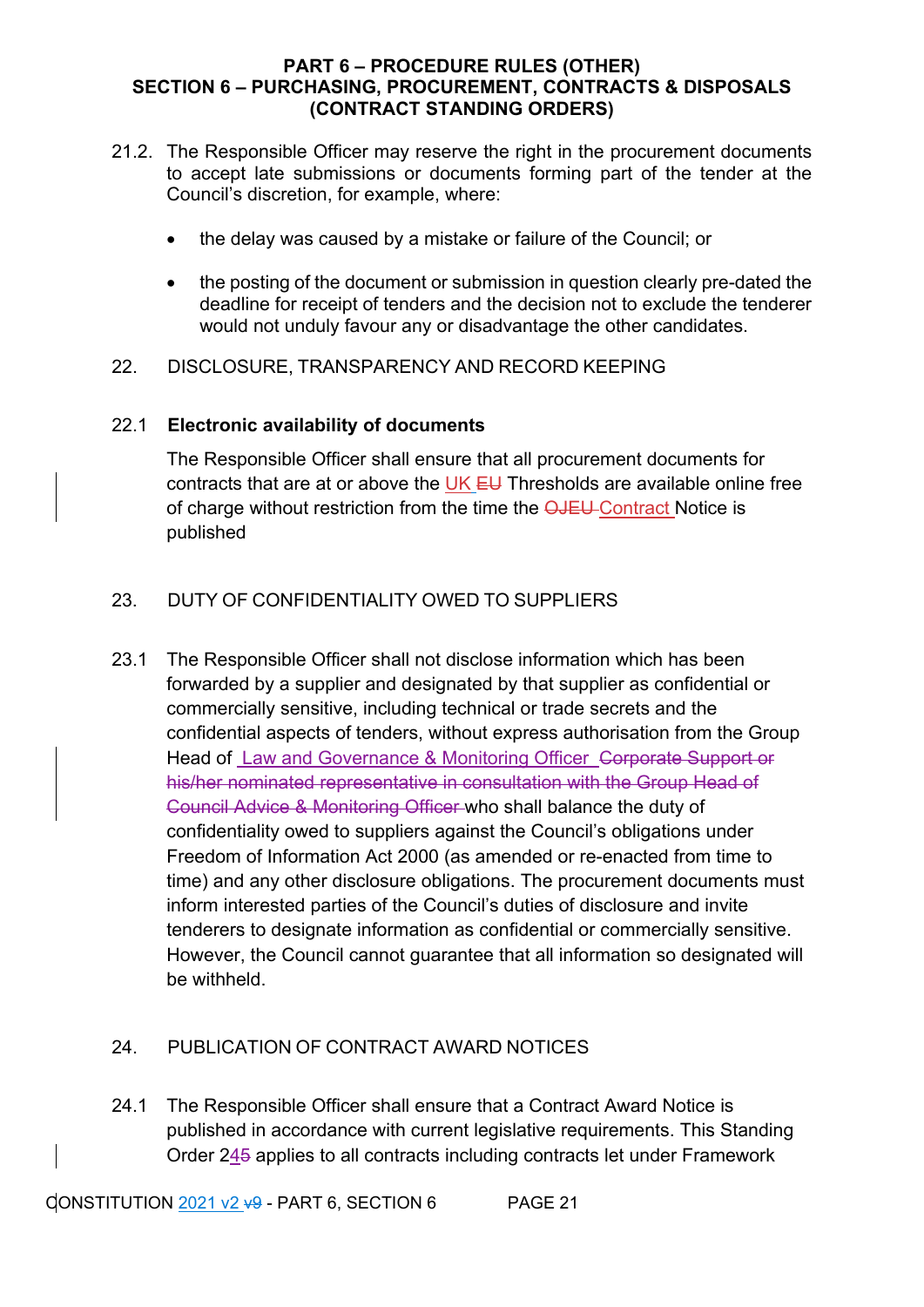Agreements, whether or not that Framework Agreement was itself advertised on Contracts Finder or anywhere else.

#### 25. DEBRIEFING TENDERERS

- 25.1 For contracts valued at or above the UK  $E U$  Threshold, the Responsible Officer shall ensure that all candidates and tenderers are offered debrief information in accordance with current legislative requirements.
- 25.2 The Responsible Officer shall ensure no additional debrief meetings or communications take place outside of that required under paragraph 26.1 above until any standstill period has been completed.

## 26. PROCUREMENT REPORT

- 26.1 The Responsible Officer shall keep a copy of all procurement documents in accordance with the Council's document retention policy.
- 26.2 The Responsible Officer shall prepare a written report in relation to each procurement with a value at or above the relevant UK EU Threshold containing the following information (unless such information is contained in the Contract Award Notice):
	- 26.2.1 the subject-matter and value of the contract, Framework Agreement or dynamic purchasing system;
	- 26.2.2 where applicable, the results of the qualitative selection and reduction of numbers under regulations 65 and 66, namely:
		- a) the names of the selected candidates or tenderers and the reasons for their selection;
		- b) the names of the rejected candidates or tenderers and the reasons for their rejection:
		- c) the reasons for the rejection of tenders found to be abnormally low;
		- d) the name of the successful tenderer and the reasons why its tender was selected and, where known, the share (if any) of the contract or Framework Agreement which the successful tenderer intends to subcontract to third parties, and the names of the main contractor's subcontractors (if any);
		- e) for competitive procedures with negotiation and competitive dialogues, the circumstances as laid down in regulation 26 which justify the use of those procedures;
		- f) for negotiated procedures without prior publication, the circumstances referred to in regulation 32 which justify the use of this procedure;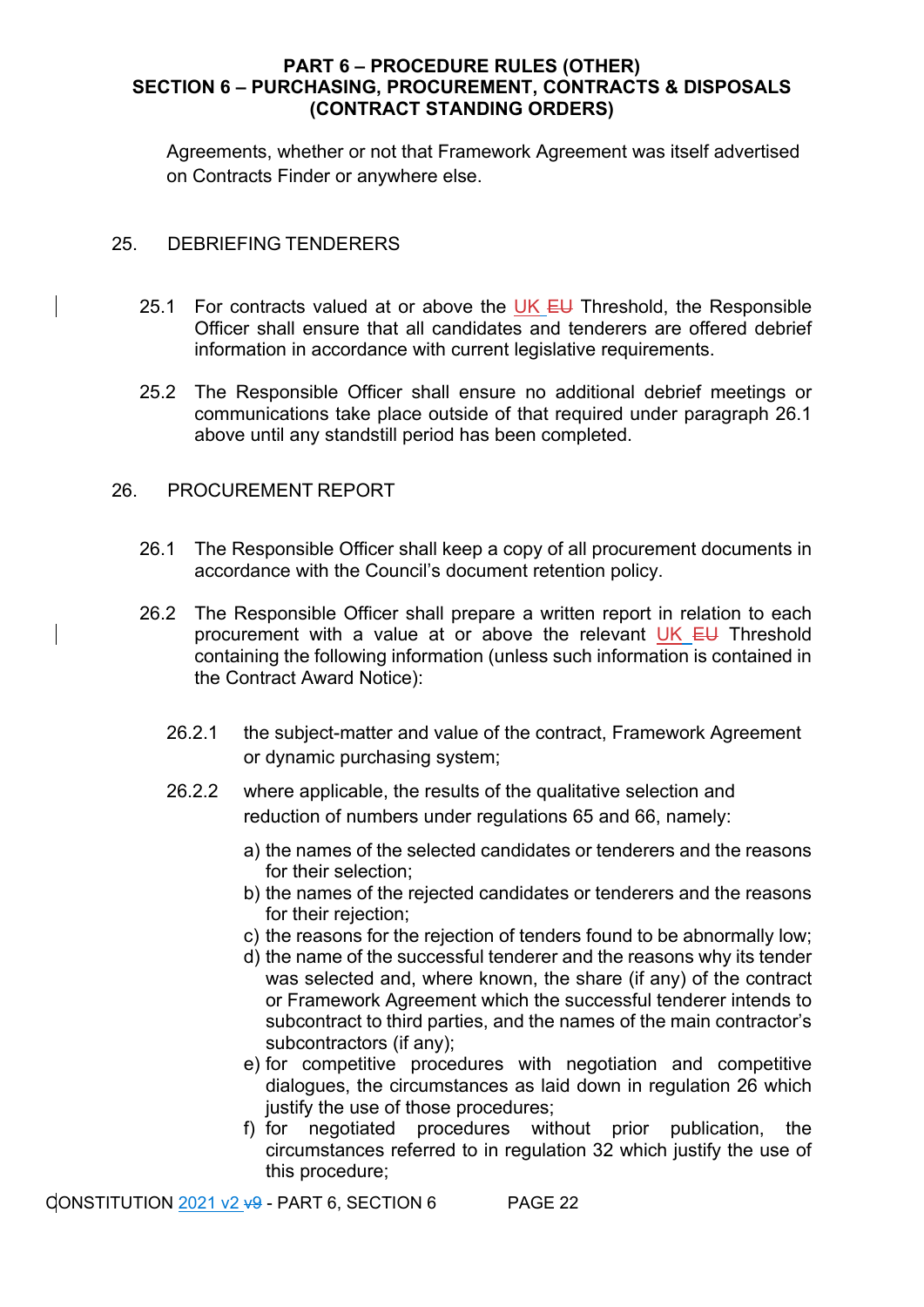- g) where applicable, the reasons why the contracting authority has decided not to award a contract or Framework Agreement or to establish a dynamic purchasing system;
- h) where applicable, the reasons why means of communication other than electronic means have been used for the submission of tenders; and
- i) where applicable, conflicts of interests detected and subsequent measures taken.
- 26.3 The Responsible Officer shall maintain a procurement file containing sufficient information to justify decisions taken at all stages of the procurement such as documentation on:
	- communications with suppliers and internal deliberations;
	- preparation of the procurement documents;
	- dialogue or negotiations, if any; and
	- selection and award of the contract.
- 26.4 The Responsible Officer shall prepare a report containing such information as the Cabinet Office may request in respect of procurements at or above the relevant UK EU Threshold.

## **D - THE CONTRACT AND OTHER FORMALITIES**

## CONTRACT DOCUMENTS

- 28.1 All Relevant Contracts shall be in writing.
- 28.2 All Relevant Contracts which exceed £18950,000 in Total Value and all contracts for the execution of works over £50,000 shall be in writing and executed as a deed by affixing the Council's seal.
- 28.3 All Relevant Contracts, irrespective of value, shall clearly specify:
	- the works, supplies or services to be provided (description, quantity and quality)
	- the price to be paid, with a statement of any discounts or other deductions
	- the time, or times, within which the contract is to be performed
	- the Council's terms and conditions (in accordance with 28.3 and 28.4 below)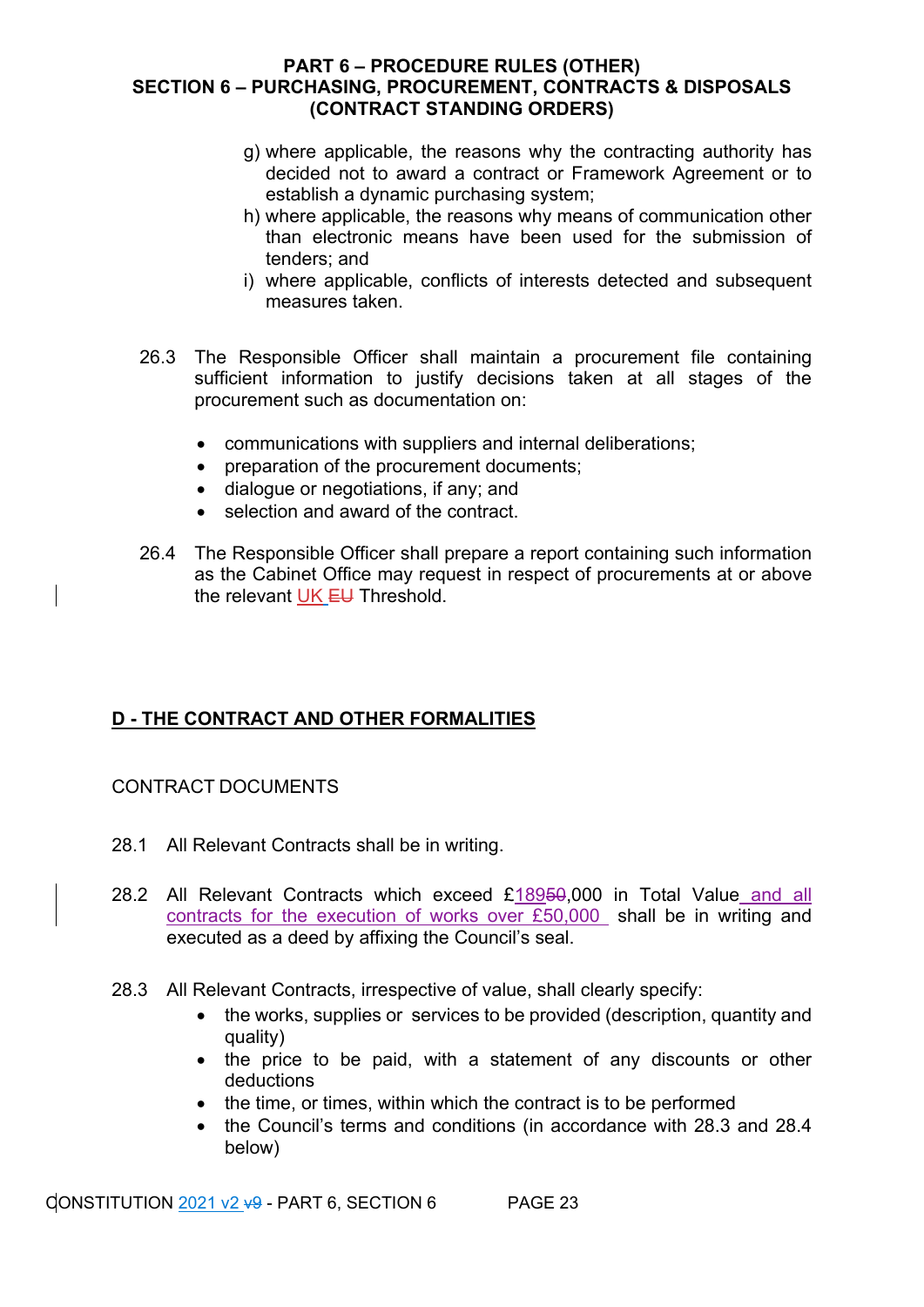- 28.4 The Council's official purchase order (created by either E5 or QL) identifies the Council's terms and conditions which are applicable to all Relevant Contracts with a Total Value up to £50,000. Where the nature of a contract requires a bespoke set of terms and conditions is required these shall be drafted by Legal Services.
- 28.5 Where the nature of the goods or services purchased require the Council to contract on the terms and conditions of a supplier the permission of the Group Head of Law and Governance & Monitoring Officer shall be obtained.a waiver in accordance with section 6 of these Standing Orders shall be required.
- 28.6 Where the Total Value of a Relevant Contract exceeds £50,000, the purchase order terms and conditions will be superseded by either:
	- the Council's standard terms and conditions (long form)
	- terms and conditions issued by a relevant professional body or organisation e.g. the Joint Contracts Tribunal
	- bespoke terms and conditions approved drafted by Legal Services
	- the supplier's terms and conditions (which must be reviewed by Legal Services prior to placing an order/entering into the contract)
- 28.7 Every Relevant Contract over £50,000 must be in a form agreed by Legal Services and there is a presumption that it will also include:
	- that the supplier may not assign or sub-contract without prior written consent
	- that the Council reserves the right to determine whether the terms of the engagement of the supplier are on employed or self-employed terms for tax purposes
	- any insurance requirements
	- health and safety requirements
	- ombudsman requirements
	- data protection (if relevant) and Freedom of Information requirements
	- that consultants must comply with the Council's Contract Standing Orders (where consultants are used to let contracts)
	- a right of access to relevant documentation and records of the supplier for monitoring and audit purposes if relevant.
	- the Councils right to require removal of a supplier employee
	- a clause relating to the prevention of bribery– see Standing Order 31
	- compliance with legislation regarding equality, diversity, discrimination and safeguarding (if relevant).
- 28.8 The formal advice of the Group Head of Corporate Support or his nominated representative must be sought for the following circumstances:
	- where leasing arrangements are involved
	- where it is proposed to use a supplier's own terms
	- where a third party or sub-contractor is to be employed by the supplier to fulfil the contract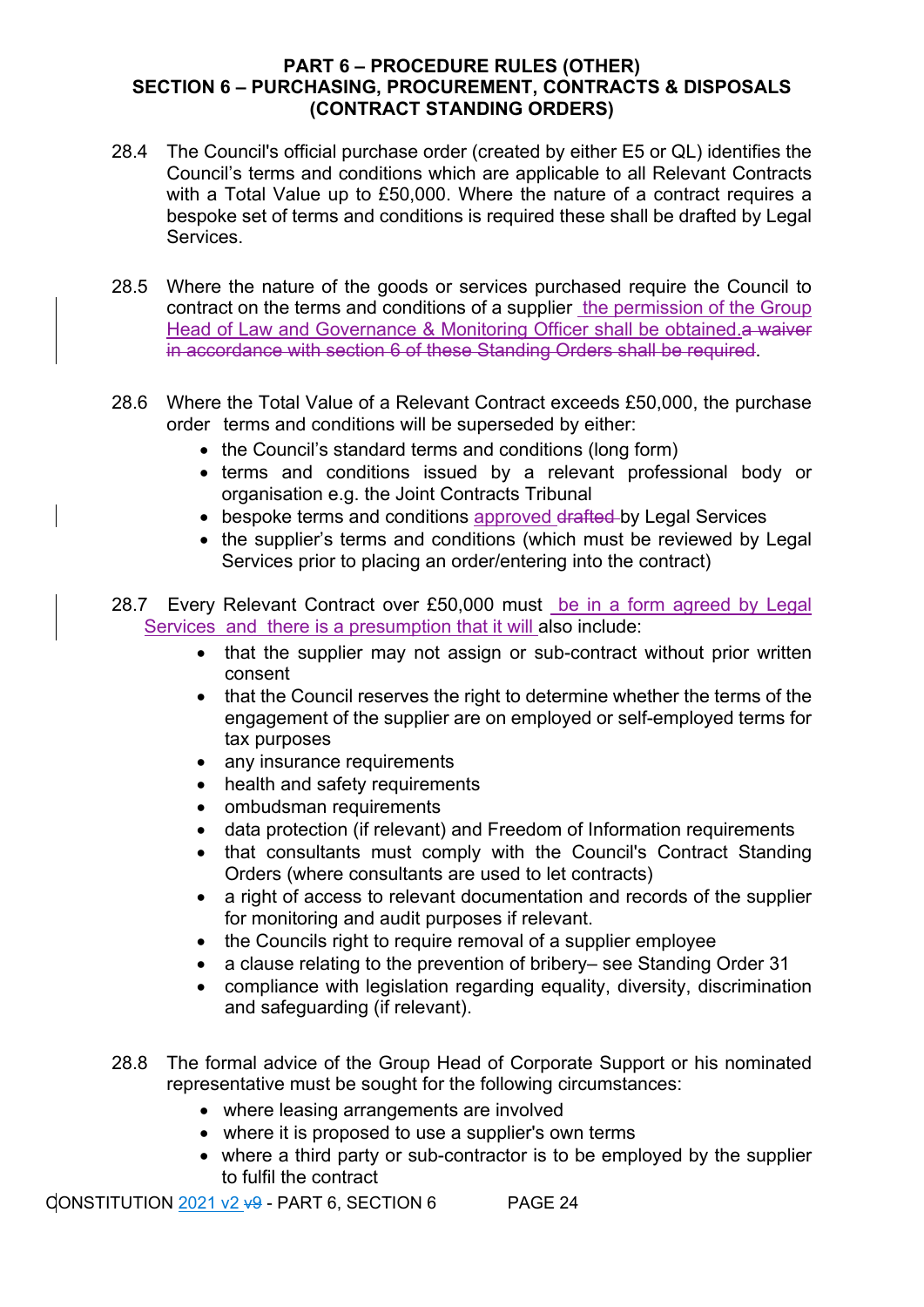## 29. CONTRACT FORMALITIES

29.1 Agreements shall be completed as follows (subject to delegated financial limits):

|                  | <b>Total Value</b> Form of Contract                                                                                                              |                                                                                                                                                                                                                                                                                                                                                                            |
|------------------|--------------------------------------------------------------------------------------------------------------------------------------------------|----------------------------------------------------------------------------------------------------------------------------------------------------------------------------------------------------------------------------------------------------------------------------------------------------------------------------------------------------------------------------|
|                  | Up to £50,000 Purchase order to<br>be raised by an<br>officer with signing<br>authority of at least<br>£50,000                                   | The contract is formed by<br>thel<br>purchase order, the terms<br>andl<br>conditions referred to in the purchase<br>order and any specification<br>Where it is necessary to have a<br>bespoke contract a written contract is<br>to be prepared by Legal Services<br>Where it is proposed to use the<br>suppliers terms and conditions Legal<br>Services is to be consulted |
| Above<br>£50,000 | <b>Subject to CSO</b><br>22.8 (above) Written<br>contract to be<br>executed as a deed<br>by sealing. This is<br>done by Legal<br><b>Services</b> | Purchase order to be raised<br>$\bullet$<br>The written contract is to be prepared<br>by Legal Services.                                                                                                                                                                                                                                                                   |

- 29.2 Purchase orders must be raised and written contracts entered into before the supplies or services are provided or works begin, except in exceptional circumstances, and then only with the written consent of the Group Head of Law and Governance. Corporate Support.
- 29.3 Sealing The fixing of the Council's seal is to be witnessed by an authorised officer on behalf of the Group Head of Law and Governance Corporate Support. Every seal will be consecutively numbered and recorded in the Council's seal register which will also be signed by the authorised officer witnessing the seal. The seal must not be affixed without the authority of Full Council, Cabinet, a Cabinet Member, a committee or sub-committee a Committee, Group Head acting under delegated powers or authorised officer. to whom powers have been delegated in accordance with the Constitution.

A contract must be sealed where:

• Subject to 28.2 above the Total Value is expected to exceed £50,000, (this may not apply to Framework Agreements), or

CONSTITUTION 2021 v2  $\overline{v}$ 9 - PART 6, SECTION 6 PAGE 25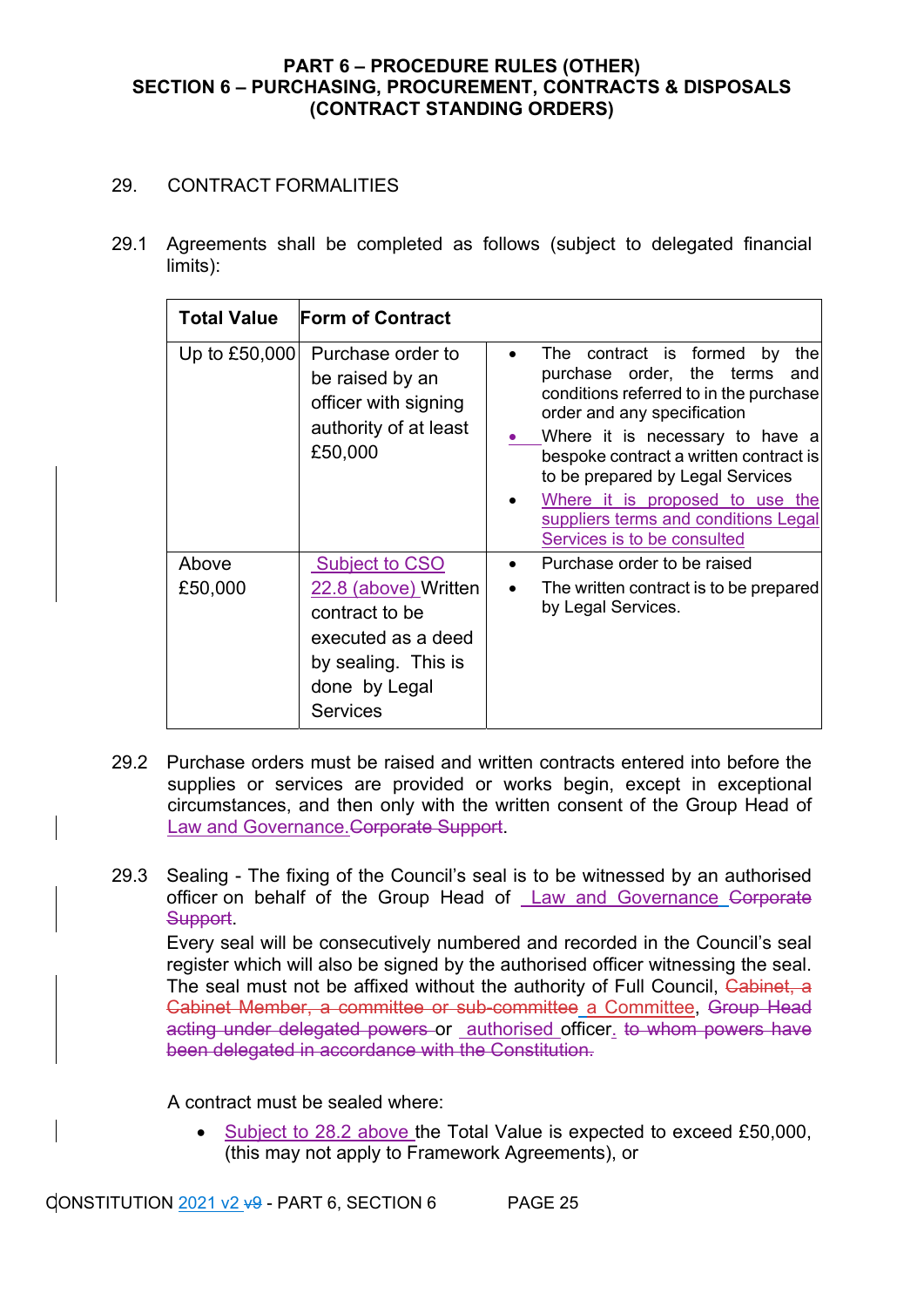- the Council may wish to enforce the contract for more than six years after its end, or
- the price paid or received under the contract is a nominal price and does not reflect the value of the supplies, services or works, or
- there is any doubt about the authority of the person signing for the other contracting party

## 30. PERFORMANCE BONDS AND PARENT COMPANY GUARANTEES

- 30.1 The Responsible Officer must consult the Group Head of Corporate Support:
	- 30.1.1 about whether a Parent Company Guarantee is necessary when a tenderer is a subsidiary of a parent company, and:
		- the Total Value of a Relevant Contract exceeds £250,000 or
		- award is based on evaluation of the parent company, or
		- there is some concern about the stability of the tenderer
	- 30.1.2 about whether a Performance Bond is needed:
		- where the Total Value of a Relevant Contract exceeds £1,000,000, or
		- where it is proposed to make stage or other payments in advance of receiving the whole of the subject matter of the contract and there is concern about the stability of the tenderer.

## **31.** PREVENTION OF BRIBERY

- 31.1 The Responsible Officer must take into account the requirements of the Bribery Act 2010 which introduces the general offences of offering or receiving bribes, a specific offence of bribing a foreign official and the new corporate offence of failing to prevent bribery.
- 31.2 The Responsible Officer must comply with the Employees Code of Conduct and the Council's anti-fraud and corruption strategy and must not invite or accept any gift or reward in respect of the award or performance of any contract.

Where an Officer is offered gifts or hospitality this must be declared on the Council's Gifts and Hospitality register which is maintained by the respective Directors' personal assistants and must comply with the clear guidance to Officers on accepting Gifts or Hospitality.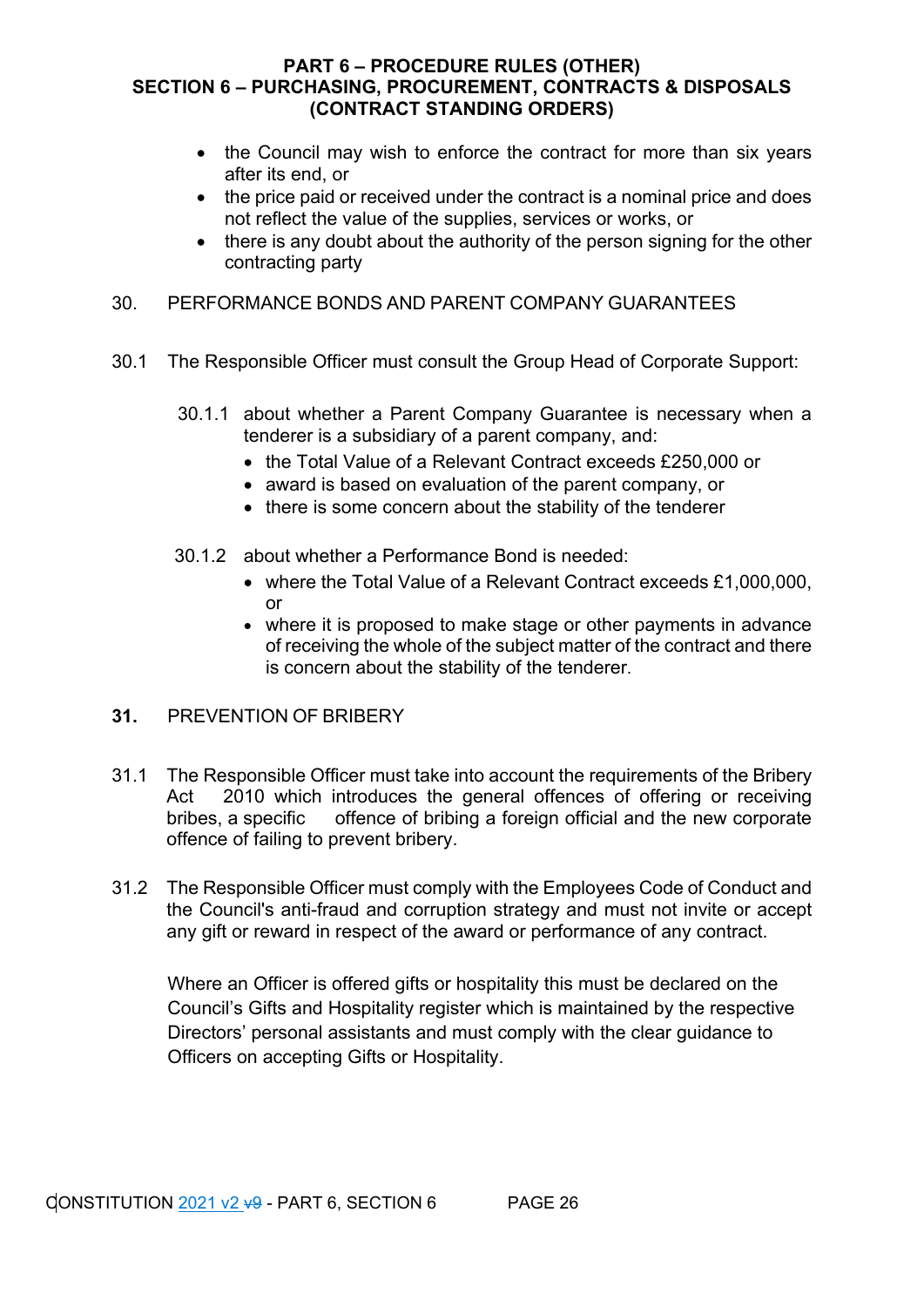Where a gift or hospitality is offered by a potential contractor during a procurement process the potential contractor is to be excluded from the process and the matter is to be immediately reported to the Group Head of Corporate Support.

It will be for the Officer concerned to prove that anything received was not received corruptly.

High standards of conduct are obligatory. Corrupt behaviour will lead to dismissal and is a crime under the statutes referred to in this Contract Standing Order 31.

31.3 All written Council contracts must include a Prevention of Bribery clause. The Council's standard terms and conditions include such a clause.

31.431.3

Care should be taken to ensure that an appropriate clause is included in contracts issued by professional bodies or organisations and in supplier's terms and conditions before these are accepted. Advice must be sought from Legal Services if in doubt.

## **32.** DECLARATION OF INTERESTS

- 32.1 If it comes to the knowledge of a Member or an employee of the Council that a contract in which he or she has a Pecuniary Interest (as defined in the Code of Conduct) has been or is proposed to be entered into by the Council, he or she shall immediately give written notice to the Group Head of Law and Governance & Council Advice & Monitoring Officer. The Group Head of Law and Governance Council Advice & Monitoring Officer shall report such declarations to the appropriate meeting for recording in the minutes.
- 32.2 The Group Head of Law and Governance Council Advice & Monitoring Officer shall maintain a record of all declarations of interests notified by Members and officers.
- 32.3 The Group Head of Law and Governance Council Advice & Monitoring Officer shall ensure that the attention of all Members is drawn to the Members' Code of Conduct.

## **E – POST-CONTRACT REQUIREMENTS**

**33.** CONTRACT MONITORING AND EVALUATION

CONSTITUTION 2021 v2  $\overline{v}$ 9 - PART 6, SECTION 6 PAGE 27